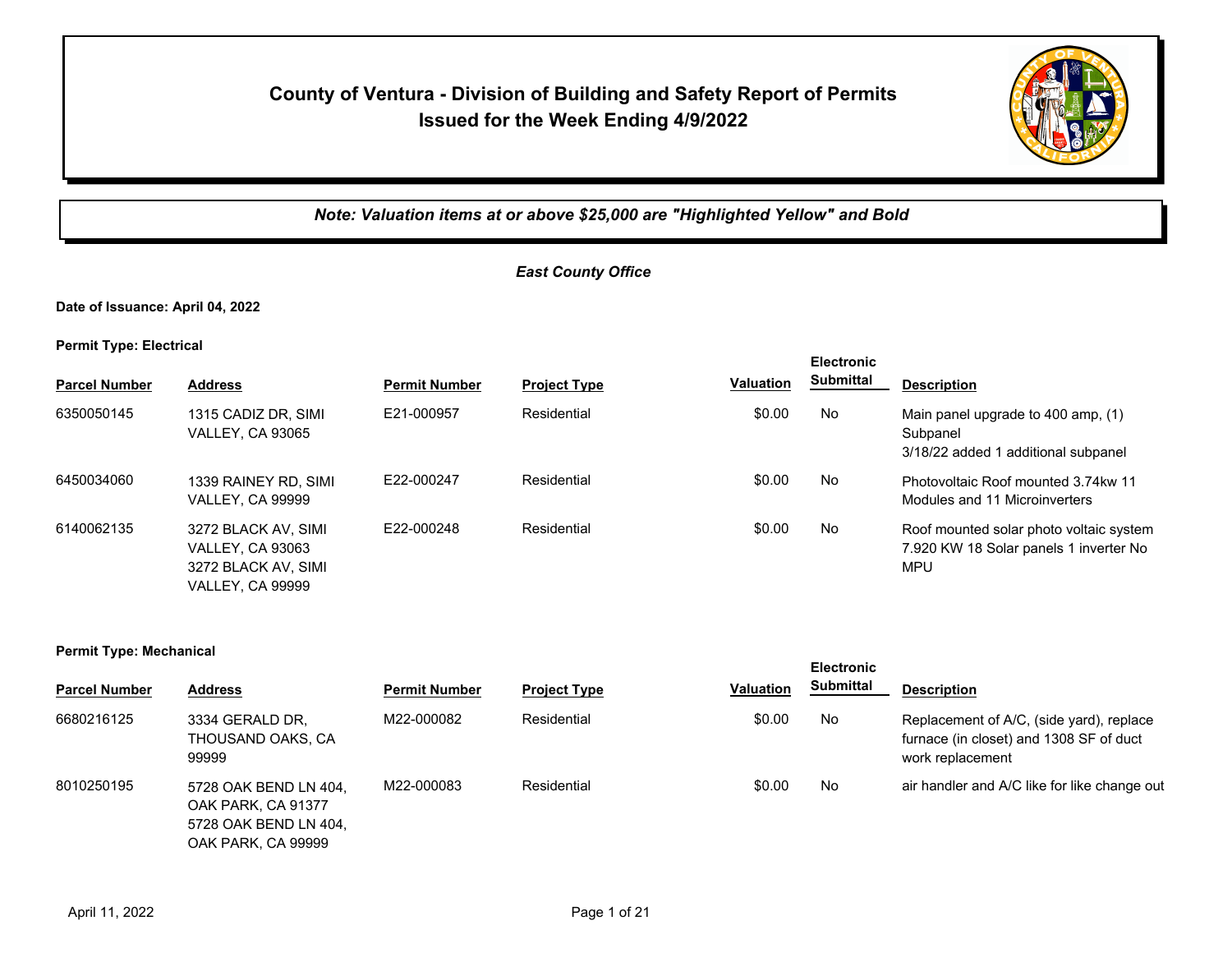## *East County Office*

**Date of Issuance: April 04, 2022**

#### **Date of Issuance: April 05, 2022**

#### **Permit Type: Building**

|                      |                                                       |                      |                               |                  | <b>Electronic</b> |                                                                                           |
|----------------------|-------------------------------------------------------|----------------------|-------------------------------|------------------|-------------------|-------------------------------------------------------------------------------------------|
| <b>Parcel Number</b> | <b>Address</b>                                        | <b>Permit Number</b> | <b>Project Type</b>           | <b>Valuation</b> | <b>Submittal</b>  | <b>Description</b>                                                                        |
| 6950160170           | 432 E UPPER LAKE RD.<br>WESTLAKE VILLAGE, CA<br>91361 | B21-000597           | <b>Residential Alteration</b> | \$2,904.00       | Yes               | Replace retaining wall, same location,<br>same height, same length 3'-6" (8" CMC<br>Conc) |

| <b>Parcel Number</b> | <b>Address</b>                                                                                     | <b>Permit Number</b>    | <b>Project Type</b> | <b>Valuation</b> | <b>Electronic</b><br><b>Submittal</b> | <b>Description</b>                                                                                               |
|----------------------|----------------------------------------------------------------------------------------------------|-------------------------|---------------------|------------------|---------------------------------------|------------------------------------------------------------------------------------------------------------------|
| 6850214145           | 5460 BROMELY DR, OAK<br>PARK, CA 99999                                                             | C <sub>22</sub> -000362 | Residential         | \$7,257.60       | <b>Yes</b>                            | Remove and replace existing attached<br>open lattice patio cover using the Ventura<br>county standard plan B-17. |
| 6630350215           | 1144 CALLE PECOS.<br>THOUSAND OAKS, CA<br>91360<br>1144 CALLE PECOS,<br>THOUSAND OAKS, CA<br>99999 | C <sub>22</sub> -000365 | Residential         | \$0.00           | No                                    | Remove and replace heat pump and 200<br>AMP panel upgrade                                                        |
| 6470022265           | 1062 ALTA VISTA RD.<br>SIMI VALLEY, CA 93063<br>1062 ALTA VISTA RD.<br>SIMI VALLEY, CA 99999       | C22-000366              | Residential         | \$0.00           | No                                    | Hybrid heat pump / tankless water heater<br>with new electrical circuit 20 amp                                   |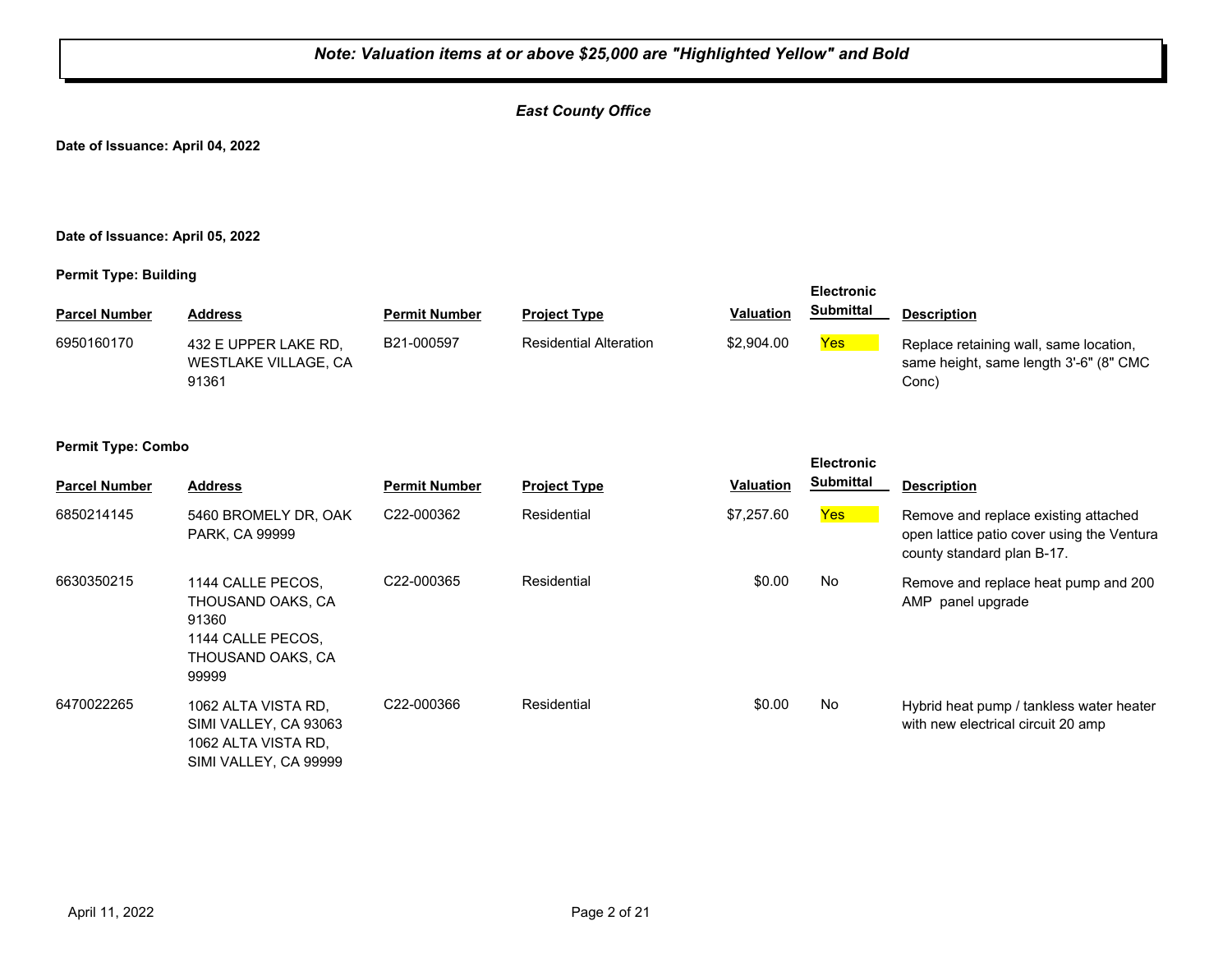## *East County Office*

#### **Date of Issuance: April 05, 2022**

**Permit Type: Mechanical**

| . .                  |                                             |                      |                     |                  | <b>Electronic</b> |                                                                                                                                  |
|----------------------|---------------------------------------------|----------------------|---------------------|------------------|-------------------|----------------------------------------------------------------------------------------------------------------------------------|
| <b>Parcel Number</b> | <b>Address</b>                              | <b>Permit Number</b> | <b>Project Type</b> | <b>Valuation</b> | Submittal         | <b>Description</b>                                                                                                               |
| 5160230405           | 11371 E GLENSIDE LN,<br>CAMARILLO, CA 99999 | M22-000062           | Residential         | \$0.00           | No                | REPLACE FAU IN CLOSET 60K BTU, 2<br>TON COIL CHANGE OUT<br>*Revised 4/4/22, add replacement of A/C<br>(same location, side yard) |
| 6680272515           | 254 DEVIA DR.<br>THOUSAND OAKS, CA<br>99999 | M22-000084           | Residential         | \$0.00           | No                | Replace 60kbtu FAU/Coil in same location<br>(Closet)                                                                             |

#### **Permit Type: Plumbing**

| --                   |                                              |                      |                     |                  | <b>Electronic</b> |                                                        |
|----------------------|----------------------------------------------|----------------------|---------------------|------------------|-------------------|--------------------------------------------------------|
| <b>Parcel Number</b> | <b>Address</b>                               | <b>Permit Number</b> | <b>Project Type</b> | <b>Valuation</b> | <b>Submittal</b>  | <b>Description</b>                                     |
| 8010293015           | 991 DEERHILL RD, OAK<br>PARK, CA 99999       | P22-000067           | Residential         | \$0.00           | No                | Replace 75gl water heater in same<br>location (Garage) |
| 5190133095           | 2608 VISTA ARROYO DR,<br>CAMARILLO, CA 99999 | P22-000068           | Residential         | \$0.00           | No                | Replace 50gl water heater in same<br>location (Garage) |

**Date of Issuance: April 06, 2022**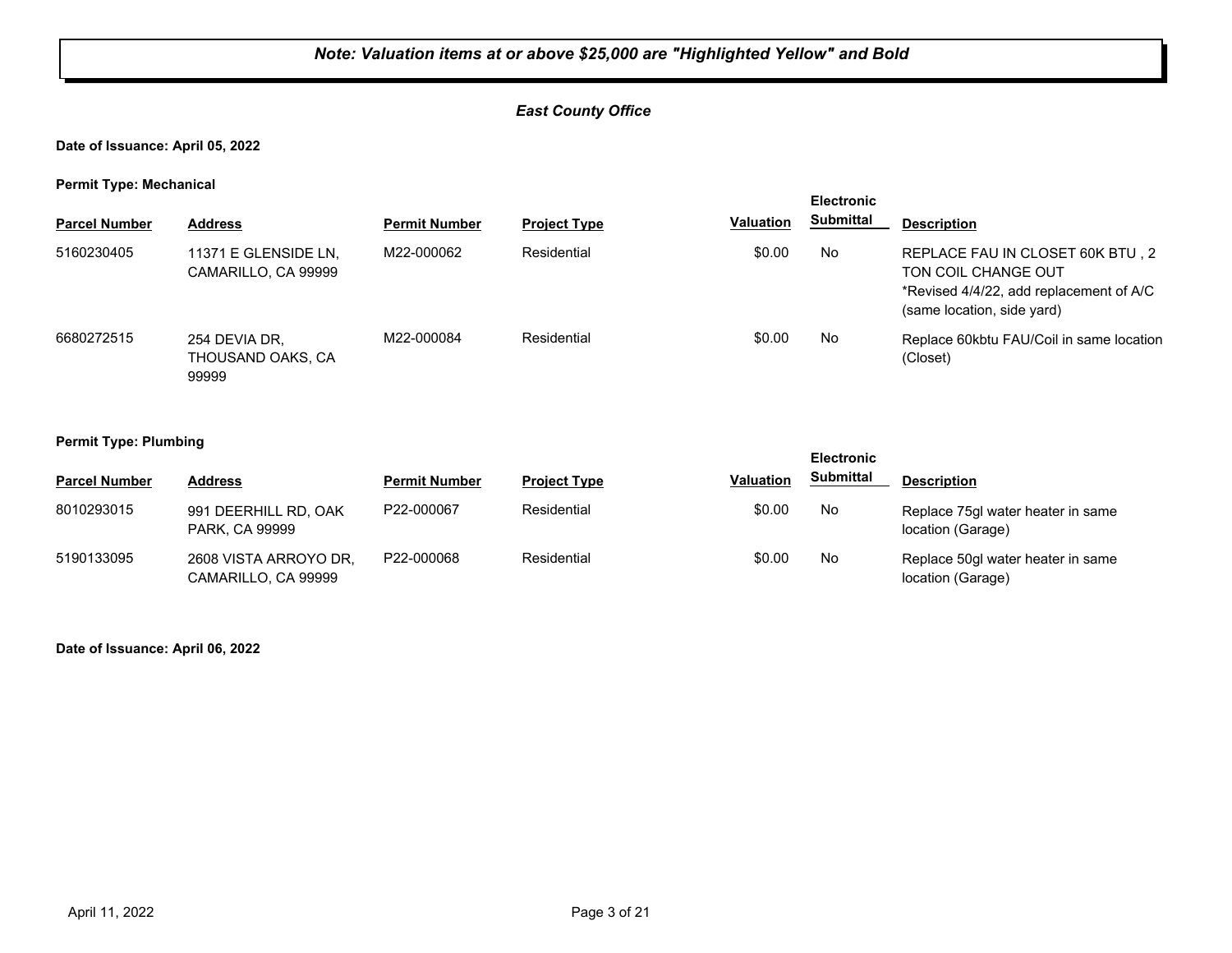## *East County Office*

**Date of Issuance: April 06, 2022**

**Permit Type: Building**

| . .<br><b>Parcel Number</b> | <b>Address</b>                                      | <b>Permit Number</b> | <b>Project Type</b>           | <b>Valuation</b> | <b>Electronic</b><br><b>Submittal</b> | <b>Description</b>                                                                                                       |
|-----------------------------|-----------------------------------------------------|----------------------|-------------------------------|------------------|---------------------------------------|--------------------------------------------------------------------------------------------------------------------------|
| 6850380725                  | 152 SYMPHONY LN, OAK<br>PARK, CA 91377              | B22-000088           | <b>Residential Alteration</b> | \$19,890.00      | No                                    | Reroof Approx 3900 sq ft-replace<br>underlayment and install new tile<br>No sheathing                                    |
|                             |                                                     |                      |                               |                  |                                       | Multiple addresses: 152/154 Symphony,<br>Oak Park, Ca                                                                    |
| 6950082180                  | 654 LAKE SHERWOOD<br>DR, THOUSAND OAKS,<br>CA 99999 | B22-000288           | <b>Residential Alteration</b> | \$5,270.00       | No                                    | Reroof approx. 3100 sq ft,- remove<br>existing underlayment and shingle, install<br>new underlayment and asphalt shingle |
| 8000170035                  | 11 N SPARROWHAWK<br>LN, OAK PARK, CA 99999          | B22-000289           | <b>Residential Alteration</b> | \$15,300.00      | No                                    | Tile Reset approx. 3000 sq ft - Shared<br>Roof for 11 & 15 Sparrowhawk In Covers<br>both address                         |
| 8000101125                  | 5 SABRA AV, OAK PARK,<br>CA 99999                   | B22-000291           | <b>Residential Alteration</b> | \$10,200.00      | No                                    | Tile Reset approx. 2000 sq ft remove<br>existing tile and replacement<br>underlayment and reinstall same tile            |

#### **Permit Type: Combo**

| <b>Parcel Number</b> | <b>Address</b>                                                                                        | <b>Permit Number</b> | <b>Project Type</b> | Valuation  | <b>Submittal</b> | <b>Description</b>                                              |
|----------------------|-------------------------------------------------------------------------------------------------------|----------------------|---------------------|------------|------------------|-----------------------------------------------------------------|
| 6950410045           | 2775 CALBOURNE LN.<br>VENTURA COUNTY, CA<br>99999<br>2775 CALBOURNE LN.<br>THOUSAND OAKS, CA<br>99999 | C22-000370           | Residential         | \$1.426.50 | No.              | Convert (45 SF) half bathroom to full<br>bathroom adding shower |

**Electronic**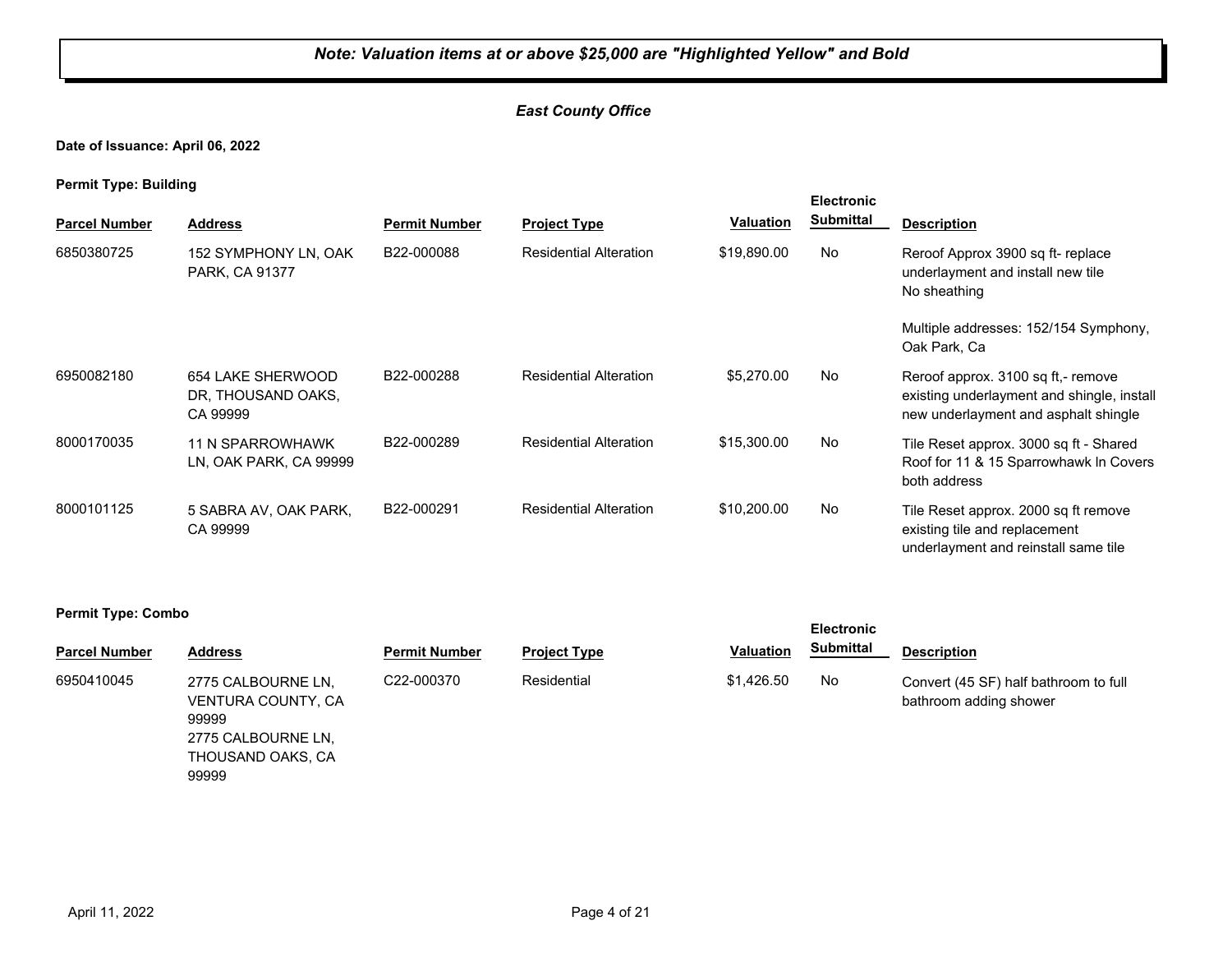## *East County Office*

**Date of Issuance: April 06, 2022**

**Permit Type: Electrical**

|                      |                                    |                      |                     | <b>Electronic</b> |                  |                                      |
|----------------------|------------------------------------|----------------------|---------------------|-------------------|------------------|--------------------------------------|
| <b>Parcel Number</b> | Address                            | <b>Permit Number</b> | <b>Project Type</b> | <b>Valuation</b>  | <b>Submittal</b> | <b>Description</b>                   |
| 6680321075           | 3031 LISA CT.<br>THOUSAND OAKS, CA | E22-000266           | Residential         | \$0.00            | No               | Upgrade main service panel to 200amp |

**Date of Issuance: April 07, 2022**

99999

#### **Permit Type: Building**

| <b>Parcel Number</b> | <b>Address</b>                                       | <b>Permit Number</b> | <b>Project Type</b>           | <b>Valuation</b> | <b>Electronic</b><br><b>Submittal</b> | <b>Description</b>                                                                                                                                  |
|----------------------|------------------------------------------------------|----------------------|-------------------------------|------------------|---------------------------------------|-----------------------------------------------------------------------------------------------------------------------------------------------------|
| 8010080515           | 6812 E POPPYVIEW DR.<br>OAK PARK, CA 99999           | B22-000269           | <b>Residential Alteration</b> | \$4.691.60       | Yes                                   | Retrofit 10 windows (126.28 SF) and 2<br>sliding glass doors (64.19 SF)<br>No changes in sizes                                                      |
| 6850380685           | 140 SYMPHONY LN. OAK<br>PARK, CA 99999               | B22-000294           | <b>Residential Alteration</b> | \$20,400.00      | No                                    | Reroof approx. 4000 sq ft - Remove<br>existing underlayment and tile. Install New<br>underlayment and new tile.<br>Covers Address: 140/142 Symphony |
| 6630410155           | 1384 CAMINO<br>CRISTOBAL, THOUSAND<br>OAKS, CA 99999 | B22-000295           | <b>Residential Alteration</b> | \$18,360.00      | No                                    | (3600 SF) Tile Reset                                                                                                                                |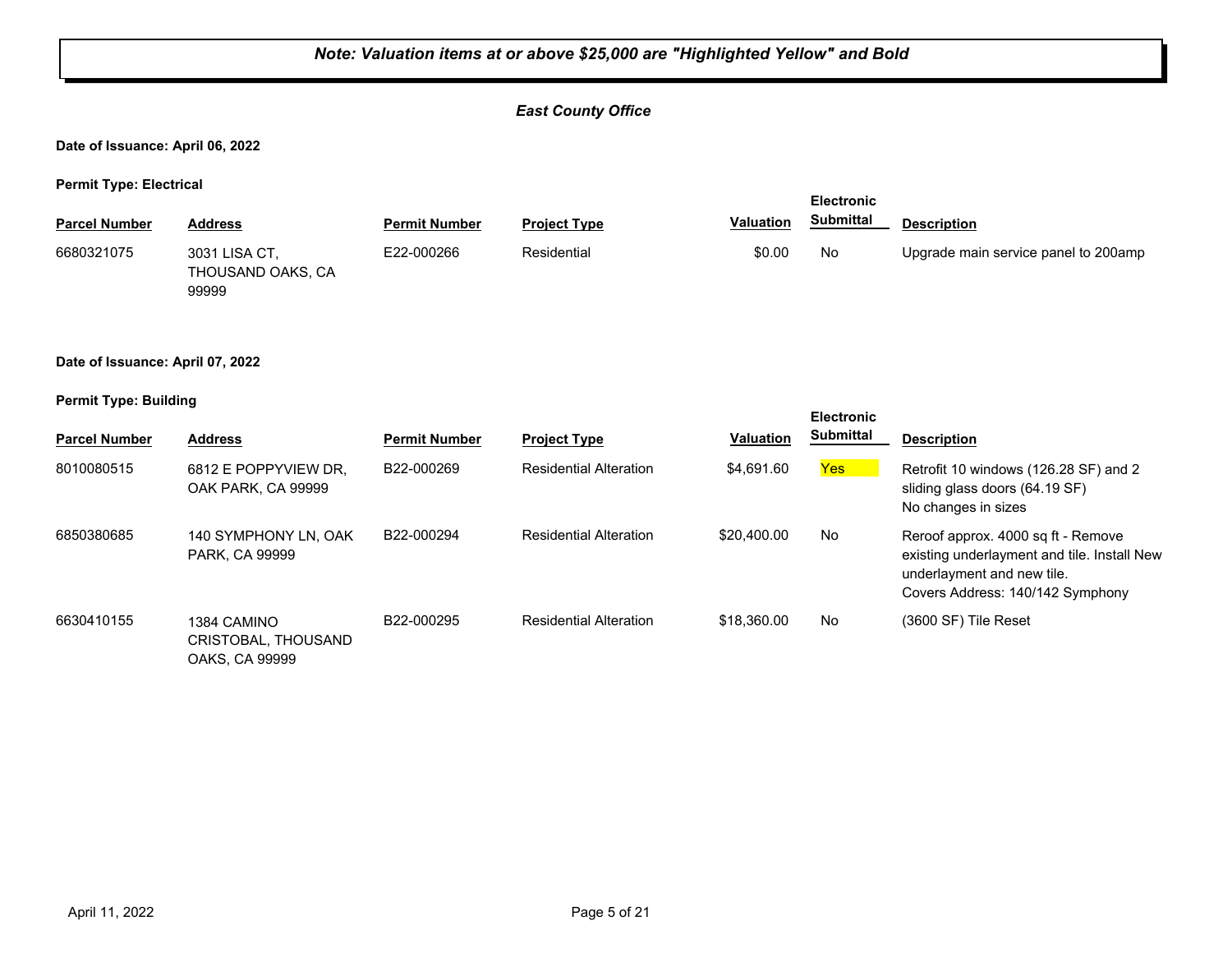## *East County Office*

**Date of Issuance: April 07, 2022**

| . .<br><b>Parcel Number</b> | <b>Address</b>                           | <b>Permit Number</b> | <b>Project Type</b> | <b>Valuation</b> | <b>Electronic</b><br><b>Submittal</b> | <b>Description</b>                                                                                                                                                                                                                    |
|-----------------------------|------------------------------------------|----------------------|---------------------|------------------|---------------------------------------|---------------------------------------------------------------------------------------------------------------------------------------------------------------------------------------------------------------------------------------|
| 5190131055                  | 12190 ALISON DR.<br>CAMARILLO, CA 93012  | C21-001165           | PoolSpa             | \$32,815.10      | Yes                                   | New Pool & Spa<br>4/6/22- No longer needs plan check using<br>Standard Pool Plan-Depth not to exceed 6                                                                                                                                |
| 8010271065                  | 867 ELLESMERE WY.<br>OAK PARK, CA 99999  | C22-000325           | PoolSpa             | \$32,815.10      | Yes                                   | New Pool 18ft x 36ft (648 sq ft) and Spa<br>7ft x 7ft (49sq ft). Spa located in pool<br>footprint.                                                                                                                                    |
| 8010293075                  | 6028 ALEXANDRA CT.<br>OAK PARK, CA 99999 | C22-000381           | Residential         | \$5,923.00       | No                                    | Remodel living room (200 SF), Install new<br>gas (Mezzo -model #72) fire place, remove<br>8 FT pony wall, 200 SF Electrical system<br>fee, Open interior archway (10 SF),<br>relocate hold down with deputy inspector<br>epoxy report |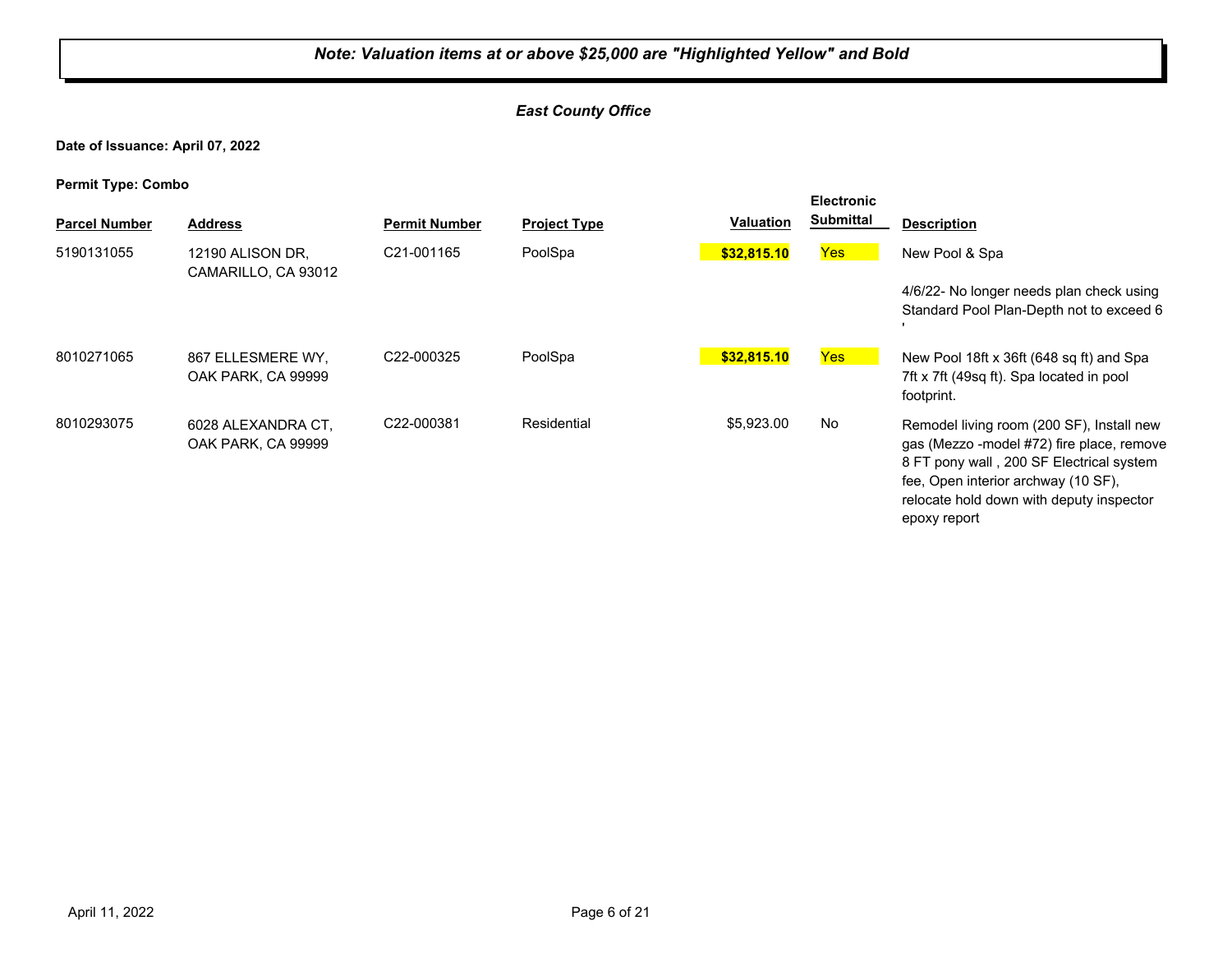## *East County Office*

#### **Date of Issuance: April 07, 2022**

**Permit Type: Electrical**

| . .                  |                                                 |                      |                     |                  | <b>Electronic</b> |                                                                |
|----------------------|-------------------------------------------------|----------------------|---------------------|------------------|-------------------|----------------------------------------------------------------|
| <b>Parcel Number</b> | <b>Address</b>                                  | <b>Permit Number</b> | <b>Project Type</b> | <b>Valuation</b> | <b>Submittal</b>  | <b>Description</b>                                             |
| 6850192105           | 1410 LAFITTE DR, OAK<br>PARK, CA 91377          | E21-001120           | Residential         | \$0.00           | Yes               | Install Roof Mounted Photovoltaic (9.35<br>kW)                 |
|                      |                                                 |                      |                     |                  |                   | 4/7/2022- Roof Mounted Photovoltaic<br>updating to 9.6 kW      |
| 6680142245           | 786 RUDMAN DR.<br>THOUSAND OAKS, CA<br>99999    | E22-000193           | Residential         | \$0.00           | Yes               | Upgrade panel from 100 AMP to 200 AMP                          |
| 6730190010           | 454 MC KNIGHT RD.<br>THOUSAND OAKS, CA<br>99999 | E22-000271           | Residential         | \$0.00           | No                | Install Roof Mounted Photovoltaic System<br>$(4.0 \text{ kW})$ |

#### **Permit Type: Mechanical**

|                      |                                           |                      |                     |           | <b>Electronic</b> |                                                    |  |
|----------------------|-------------------------------------------|----------------------|---------------------|-----------|-------------------|----------------------------------------------------|--|
| <b>Parcel Number</b> | Address                                   | <b>Permit Number</b> | <b>Project Type</b> | Valuation | <b>Submittal</b>  | <b>Description</b>                                 |  |
| 6950251425           | 2112 MARSHBROOK RD.<br>WESTLAKE, CA 99999 | M22-000086           | Residential         | \$0.00    | No                | 2 System full change out with (3000 SF<br>Ducting) |  |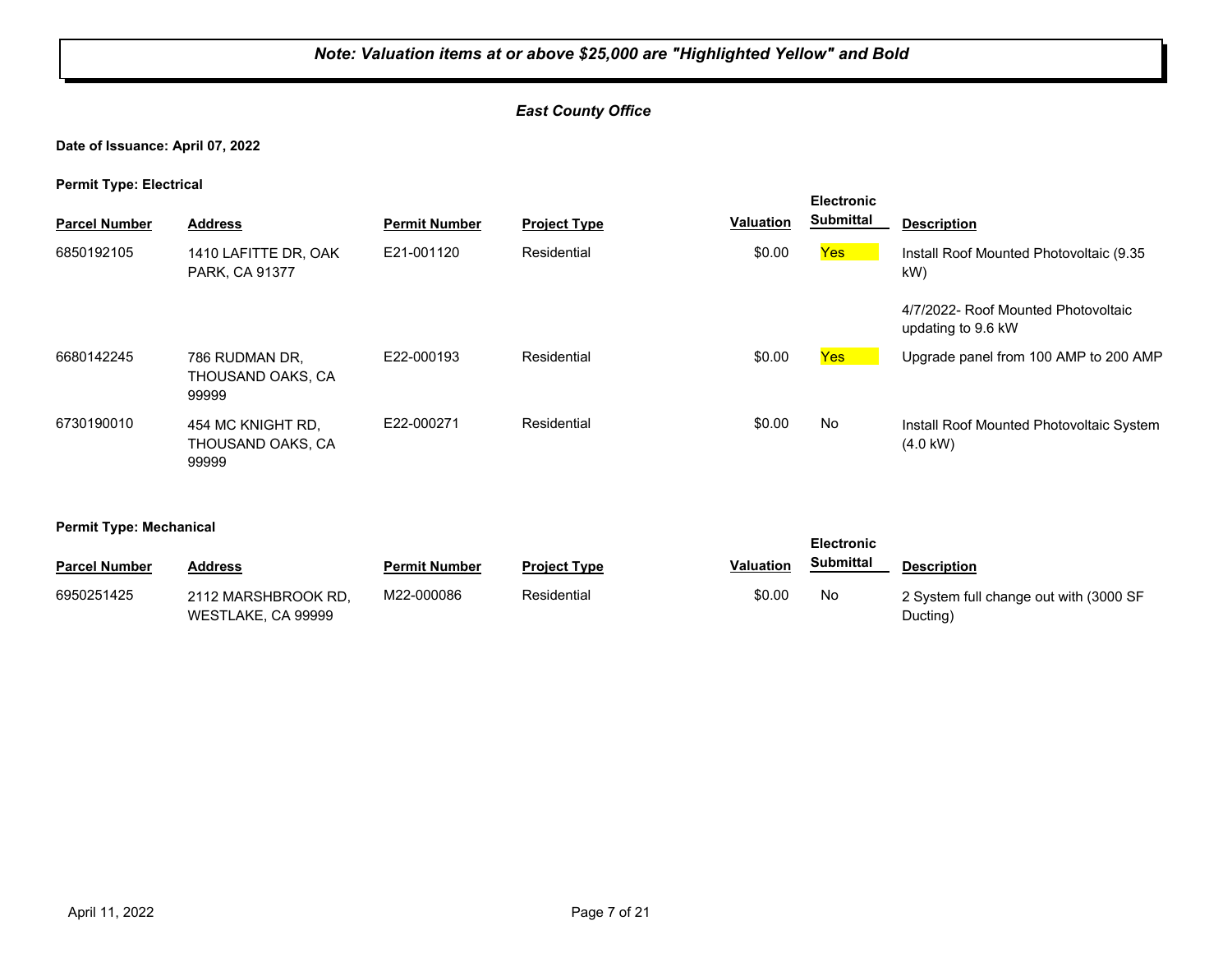## *East County Office*

#### **Date of Issuance: April 07, 2022**

**Permit Type: Plumbing**

|                      |                                                                                                     |                      |                     |           | <b>Electronic</b><br><b>Submittal</b> | <b>Description</b>                      |
|----------------------|-----------------------------------------------------------------------------------------------------|----------------------|---------------------|-----------|---------------------------------------|-----------------------------------------|
| <b>Parcel Number</b> | <b>Address</b>                                                                                      | <b>Permit Number</b> | <b>Project Type</b> | Valuation |                                       |                                         |
| 5160150715           | 2830 N LAS POSAS CR,<br>CAMARILLO, CA 93012<br>2830 N LAS POSAS CR.<br>CAMARILLO, CA 99999          | P22-000087           | Residential         | \$0.00    | <b>No</b>                             | Replace existing 30 gallon water heater |
| 6730150100           | 1465 TOPA VIEW TL.<br>NEWBURY PARK, CA<br>91320<br>1465 TOPA VIEW TL.<br>THOUSAND OAKS, CA<br>99999 | P22-000090           | Residential         | \$0.00    | No                                    | Replace water heater                    |

#### **Date of Issuance: April 08, 2022**

#### **Permit Type: Building**

|                      |                                              |                      |                               |                  | <b>Electronic</b> |                                                                                                       |
|----------------------|----------------------------------------------|----------------------|-------------------------------|------------------|-------------------|-------------------------------------------------------------------------------------------------------|
| <b>Parcel Number</b> | <b>Address</b>                               | <b>Permit Number</b> | <b>Project Type</b>           | <b>Valuation</b> | <b>Submittal</b>  | <b>Description</b>                                                                                    |
| 8010293025           | 6076 ALEXANDRA CT.<br>OAK PARK, CA 99999     | B22-000193           | <b>Residential Alteration</b> | \$4,330.25       | No                | Remove load bearing wall and replace with<br>post and beam approx. 15 LF                              |
| 8000031165           | 132 N SABRA AV, OAK<br><b>PARK, CA 99999</b> | B22-000298           | <b>Residential Alteration</b> | \$1.140.00       | No                | Reroof approx. 600 sq ft Garage flat roof-<br>Tear off existing built up roof and replace<br>with new |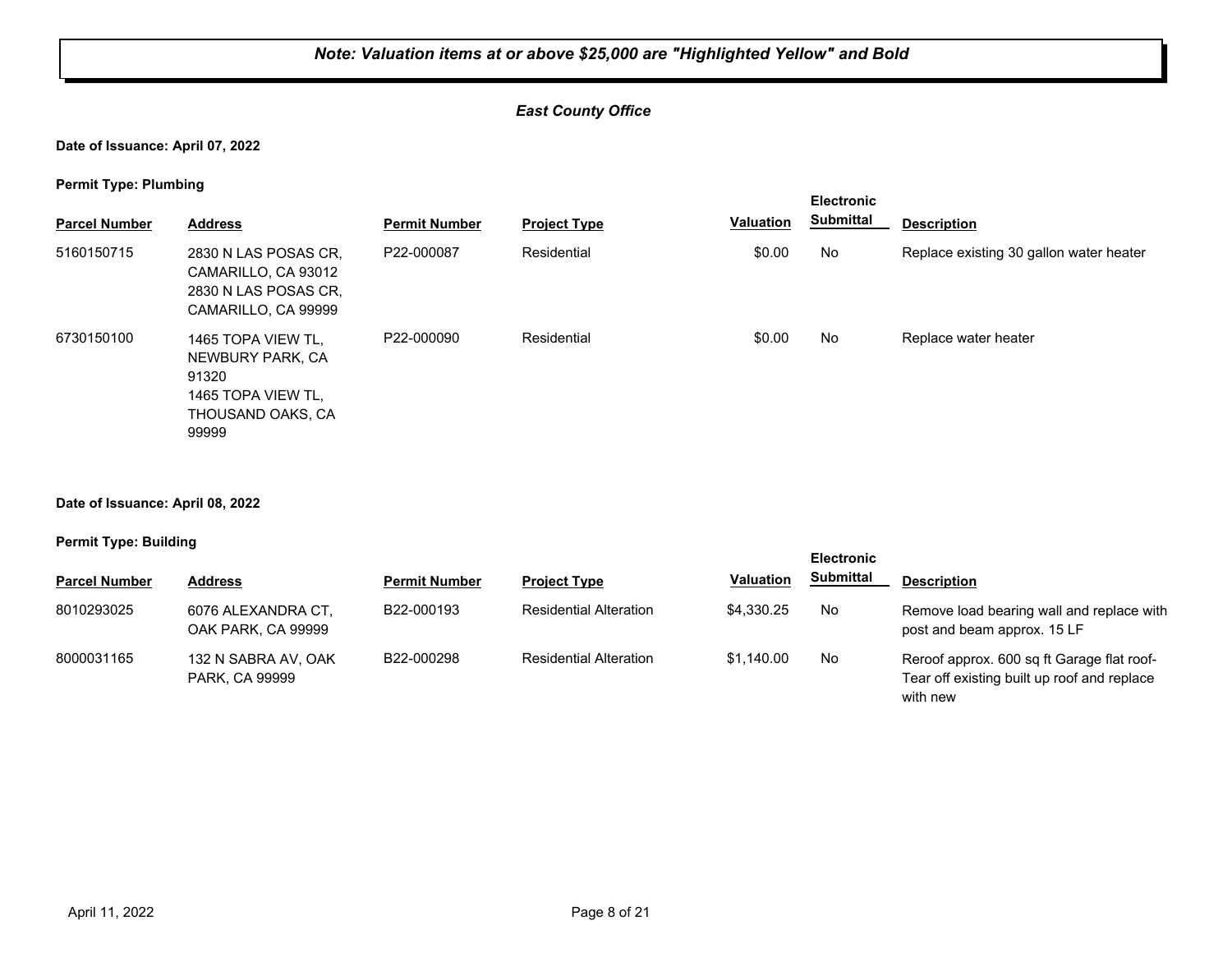## *East County Office*

**Date of Issuance: April 08, 2022**

**Permit Type: Combo**

| <b>Parcel Number</b> | <b>Address</b>                                             | <b>Permit Number</b> | <b>Project Type</b> | <b>Valuation</b> | <b>Electronic</b><br><b>Submittal</b> | <b>Description</b>                                                                                                                                                                                                |
|----------------------|------------------------------------------------------------|----------------------|---------------------|------------------|---------------------------------------|-------------------------------------------------------------------------------------------------------------------------------------------------------------------------------------------------------------------|
| 6950270465           | 650 W STAFFORD RD.<br><b>WESTLAKE VILLAGE, CA</b><br>91361 | C22-000019           | PoolSpa             | \$13,807.60      | Yes:                                  | REMODEL POOL AND REDUCE SIZE<br>POOL RECTANGLE 44FT 4IN x 21FT<br>SPA 20FT 4IN x 10FT 7IN<br>AUTOMATIC POOL COVER                                                                                                 |
| 5190170035           | 13553 NIGHTSKY DR,<br>CAMARILLO, CA 99999                  | C22-000219           | PoolSpa             | \$32,815.10      | No                                    | New swimming pool 1125 sq ft spa 64 sq<br>ft Zero edge infinity                                                                                                                                                   |
| 6850211085           | 1410 COLCHESTER PL.<br>OAK PARK, CA 99999                  | C22-000384           | Residential         | \$13,807.60      | No                                    | Pool and spa remodel approx. 800 sq ft -<br>Install new Gas line for BBQ. Fire Pit and<br>Patio heater- Install new lighting fixtures<br>(3) at garden wall- Install receptacle at<br>patio for future receptacle |

#### **Permit Type: Electrical**

|                      |                                                 |                      |                     |                  | <b>Electronic</b> |                                                                                                                                                                                           |
|----------------------|-------------------------------------------------|----------------------|---------------------|------------------|-------------------|-------------------------------------------------------------------------------------------------------------------------------------------------------------------------------------------|
| <b>Parcel Number</b> | <b>Address</b>                                  | <b>Permit Number</b> | <b>Project Type</b> | <b>Valuation</b> | <b>Submittal</b>  | <b>Description</b>                                                                                                                                                                        |
| 5190082185           | 2612 MARVELLA CT.<br>CAMARILLO, CA 93012        | E22-000047           | Residential         | \$0.00           | Yes               | Install (3) additional Tesla Powerwall 2<br>Battery Backups to exiting solar PV<br>system and energy storage system.<br>Select loads will be relocated to new 200A<br>backup loads panel. |
| 6730190375           | 362 MC KNIGHT RD.<br>THOUSAND OAKS, CA<br>99999 | F22-000279           | Residential         | \$0.00           | No                | Install Roof Mounted Roof Mounted<br>Photovoltaic System (7.56 kW) and Main<br>service panel to 200 AMPS.                                                                                 |

**East County Office Valuation Subtotal: \$243,153.45**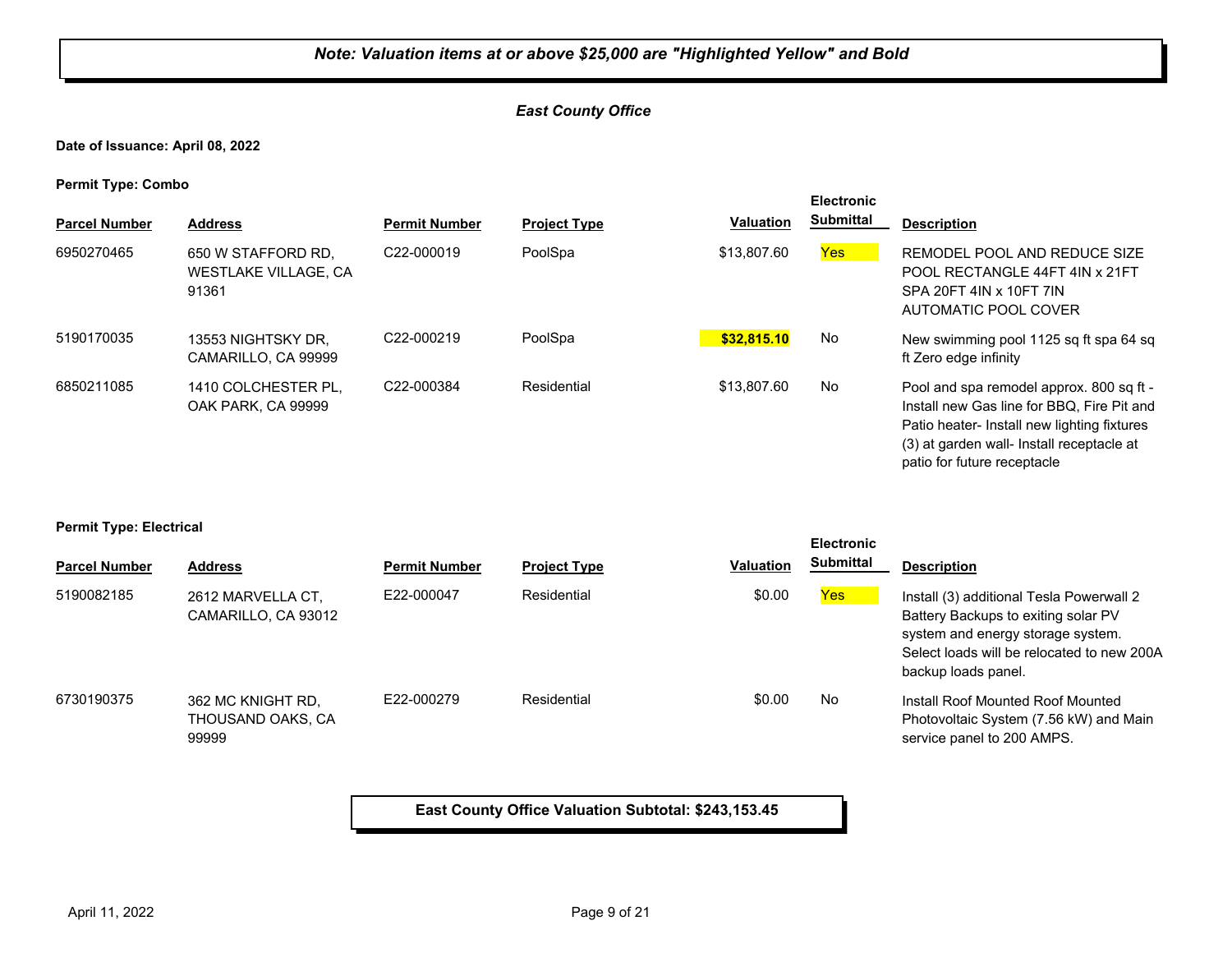## *West County Office*

**Date of Issuance: April 04, 2022**

**Permit Type: Building**

| .                    |                                      |                      |                               |                  | <b>Electronic</b> |                                                                                                                          |
|----------------------|--------------------------------------|----------------------|-------------------------------|------------------|-------------------|--------------------------------------------------------------------------------------------------------------------------|
| <b>Parcel Number</b> | <b>Address</b>                       | <b>Permit Number</b> | <b>Project Type</b>           | <b>Valuation</b> | <b>Submittal</b>  | <b>Description</b>                                                                                                       |
| 0330143045           | 2030 SUMAC DR, OJAI,<br>CA 99999     | B22-000273           | <b>Residential Alteration</b> | \$10.160.00      | No                | reroof of 3200sf of comp torch down and<br>800sf of tile                                                                 |
| 0630072225           | 5364 NORWAY DR.<br>VENTURA, CA 99999 | B22-000277           | <b>Residential Alteration</b> | \$45,706.20      | No                | remove and reroof 1,800 sq. ft. of comp<br>shingles, Replace 1,097 sq ft of<br>windows, 618 sq. ft of sliding glass door |

**Permit Type: Combo**

| <b>Parcel Number</b> | <b>Address</b>                              | <b>Permit Number</b> | <b>Project Type</b> | <b>Valuation</b> | <b>Submittal</b> | <b>Description</b>                                                                                                                                                                                                                                        |
|----------------------|---------------------------------------------|----------------------|---------------------|------------------|------------------|-----------------------------------------------------------------------------------------------------------------------------------------------------------------------------------------------------------------------------------------------------------|
| 1090293075           | 1141 GARRIDO DR.<br>CAMARILLO, CA 93010     | C20-000401           | Residential         | \$23.181.00      | Yes              | Construction of 33 Sq. ft. addition,<br>remodel 404SF of living area, demo<br>existing 420SF covered patio and<br>construct 147 Sq. ft attached covered<br>patio and 140 Sq. ft. trellis, Demo<br>existing masonry fireplace and add prefab<br>fireplace. |
| 0180193065           | 1260 FIERRO DR. OJAI.<br>CA 93023           | C22-000196           | Residential         | \$0.00           | <b>No</b>        | New mini split cut in, on roof. 220 V mini<br>split hookup. (1 ton, 1 zone)                                                                                                                                                                               |
| 1520140435           | 257 VALLEY VISTA DR.<br>CAMARILLO, CA 99999 | C22-000345           | Residential         | \$22,950.00      | <b>No</b>        | tile lift and reset replacing underlayment<br>total of 4.200sf                                                                                                                                                                                            |
| 1550100115           | 130 W HIGHLAND TR.<br>CAMARILLO, CA 93010   | C22-000355           | Residential         | \$0.00           | <b>No</b>        | ATF- Install new mini split units.                                                                                                                                                                                                                        |

**Electronic**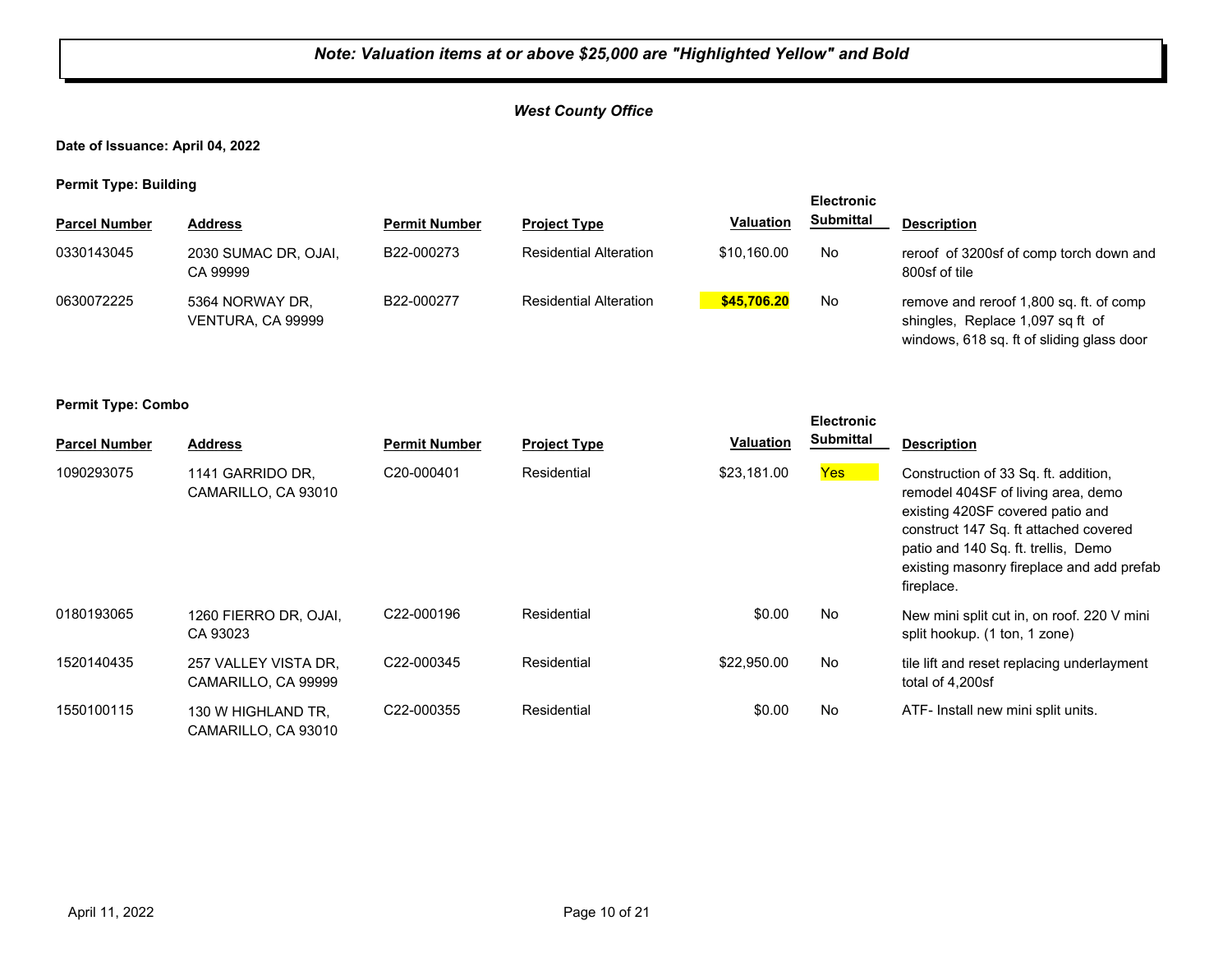## *West County Office*

## **Date of Issuance: April 04, 2022**

**Permit Type: Electrical**

|                      |                                                                                       |                      |                     |                  | <b>Electronic</b> |                                                                                                                                                                  |
|----------------------|---------------------------------------------------------------------------------------|----------------------|---------------------|------------------|-------------------|------------------------------------------------------------------------------------------------------------------------------------------------------------------|
| <b>Parcel Number</b> | <b>Address</b>                                                                        | <b>Permit Number</b> | <b>Project Type</b> | <b>Valuation</b> | <b>Submittal</b>  | <b>Description</b>                                                                                                                                               |
| 1450221025           | 2523 ALVARADO ST,<br>OXNARD, CA 93036                                                 | E22-000163           | Residential         | \$7,140.00       | No                | Main panel upgrade. 200 amp.                                                                                                                                     |
| 0110240255           | 12313 LINDA FLORA DR.<br>OJAI, CA 99999                                               | E22-000176           | Residential         | \$0.00           | Yes               | Installation of (2) Energy Storage Systems<br>to existing ground mounted solar PV<br>system. Existing loads will be relocated to<br>new 225A backup loads panel. |
| 0630171155           | 183 HOLT ST, VENTURA,<br>CA 93001<br>183 HOLT ST, VENTURA,<br>CA 99999                | E22-000236           | Residential         | \$0.00           | Yes               | Install roof-mounted PV system. 3.7 kW                                                                                                                           |
| 0310091085           | 283 BURNHAM RD, OJAI,<br>CA 99999                                                     | E22-000239           | Residential         | \$0.00           | No                | Install roof mounted PV system. 6.480                                                                                                                            |
| 0100201290           | 1400 FARNHAM RD, OJAI,<br>CA 93023<br>1400 FARNHAM RD, OJAI,<br>CA 99999              | E22-000241           | Residential         | \$0.00           | Yes               | Install roof-mounted PV system. 9.360<br>kW<br>26 modules                                                                                                        |
| 0550190080           | 4168 E CENTER ST,<br>FILLMORE, CA 93015<br>4168 E CENTER ST,<br><b>PIRU, CA 99999</b> | E22-000249           | Residential         | \$0.00           | No                | Roof mounted solar photo voltaic system<br>4.680 KW 12 Solar panels 1 inverter 1<br>subpanel No MPU                                                              |
| 0120040085           | 16640 CHUCHUPATE TR,<br>LOCKWOOD, CA 99999                                            | E22-000250           | Residential         | \$0.00           | No                | single family residence roof mounted pv<br>system on detached structure, metal 24<br>panels, 9.60 kw                                                             |

**Date of Issuance: April 05, 2022**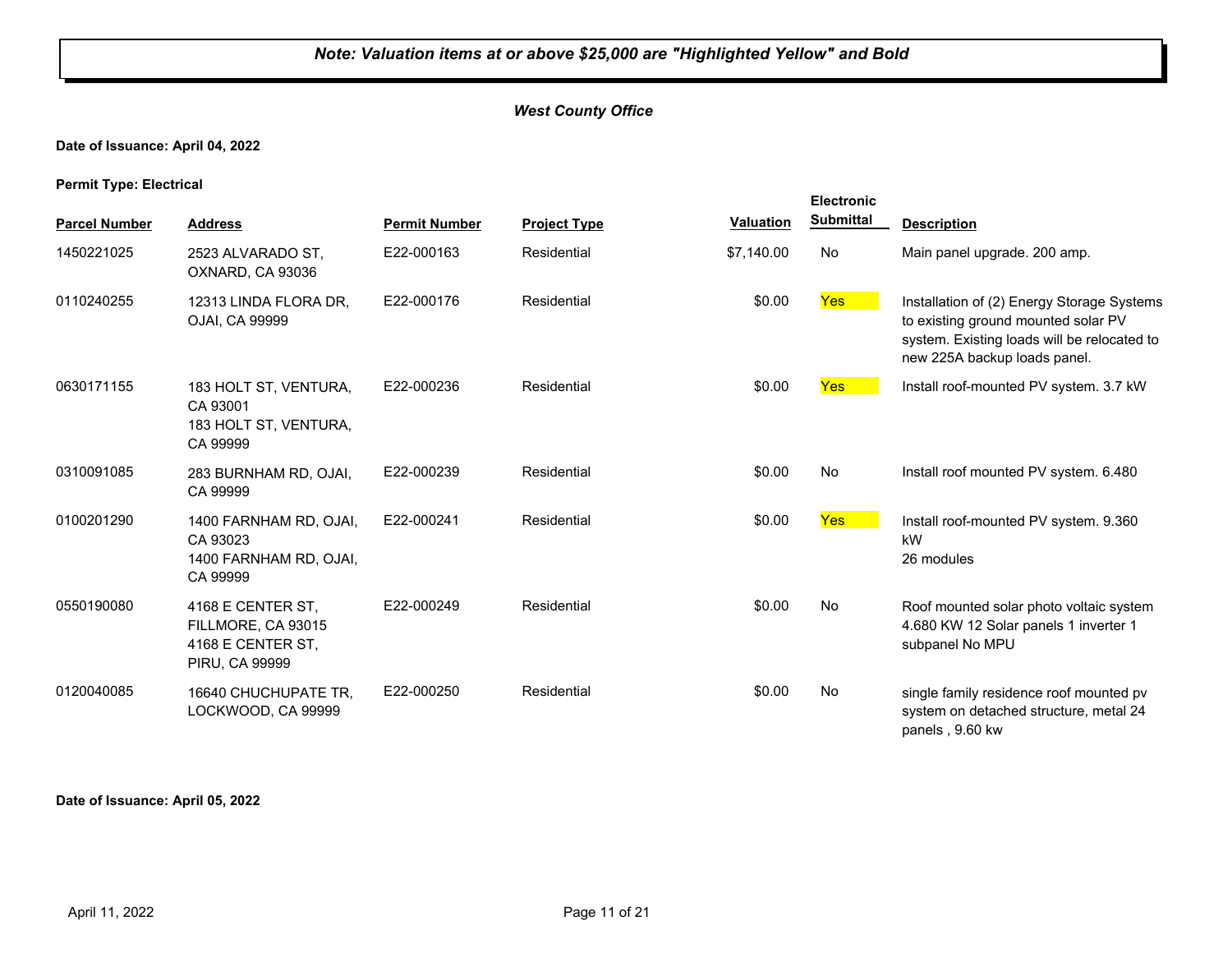## *West County Office*

**Date of Issuance: April 05, 2022**

**Permit Type: Building**

| . .                  |                                                                                            |                      |                               |                  | <b>Electronic</b> |                                                                      |
|----------------------|--------------------------------------------------------------------------------------------|----------------------|-------------------------------|------------------|-------------------|----------------------------------------------------------------------|
| <b>Parcel Number</b> | <b>Address</b>                                                                             | <b>Permit Number</b> | <b>Project Type</b>           | <b>Valuation</b> | <b>Submittal</b>  | <b>Description</b>                                                   |
| 0550150215           | 1011 TELEGRAPH RD,<br>FILLMORE, CA                                                         | B22-000280           | <b>Residential Alteration</b> | \$355.20         | No                | Replace 16 sq. ft. of windows at the<br>residence                    |
| 1520140275           | 245 VALLEY VISTA DR.<br>CAMARILLO, CA 93010<br>245 VALLEY VISTA DR.<br>CAMARILLO, CA 99999 | B22-000281           | <b>Residential Alteration</b> | \$9,350.00       | No                | lift and reset tile roof, replace felt<br>underlayment. 5,500 sq ft. |
| 1090311050           | 4316 N CLUBHOUSE DR.<br>CAMARILLO, CA 99999                                                | B22-000282           | <b>Residential Alteration</b> | \$9.622.00       | No                | Remove and Reroof 5,660 sq. ft. of comp<br>shingles                  |

|                      |                                     |                      |                     |                  | <b>Electronic</b> |                                                                                             |  |
|----------------------|-------------------------------------|----------------------|---------------------|------------------|-------------------|---------------------------------------------------------------------------------------------|--|
| <b>Parcel Number</b> | <b>Address</b>                      | <b>Permit Number</b> | <b>Project Type</b> | <b>Valuation</b> | <b>Submittal</b>  | <b>Description</b>                                                                          |  |
| 0290031170           | 4424 THACHER RD, OJAI,<br>СA        | C22-000295           | Residential         | \$0.00           | <b>Yes</b>        | Underground utilities along roadway for<br>future dwelling connection on adjacent<br>parcel |  |
| 1530090185           | 168 LOMA DR.<br>CAMARILLO, CA 99999 | C22-000364           | Residential         | \$5,263,20       | No                | Replace (12) windows, replace existing<br>siding and replace gas line from main to<br>house |  |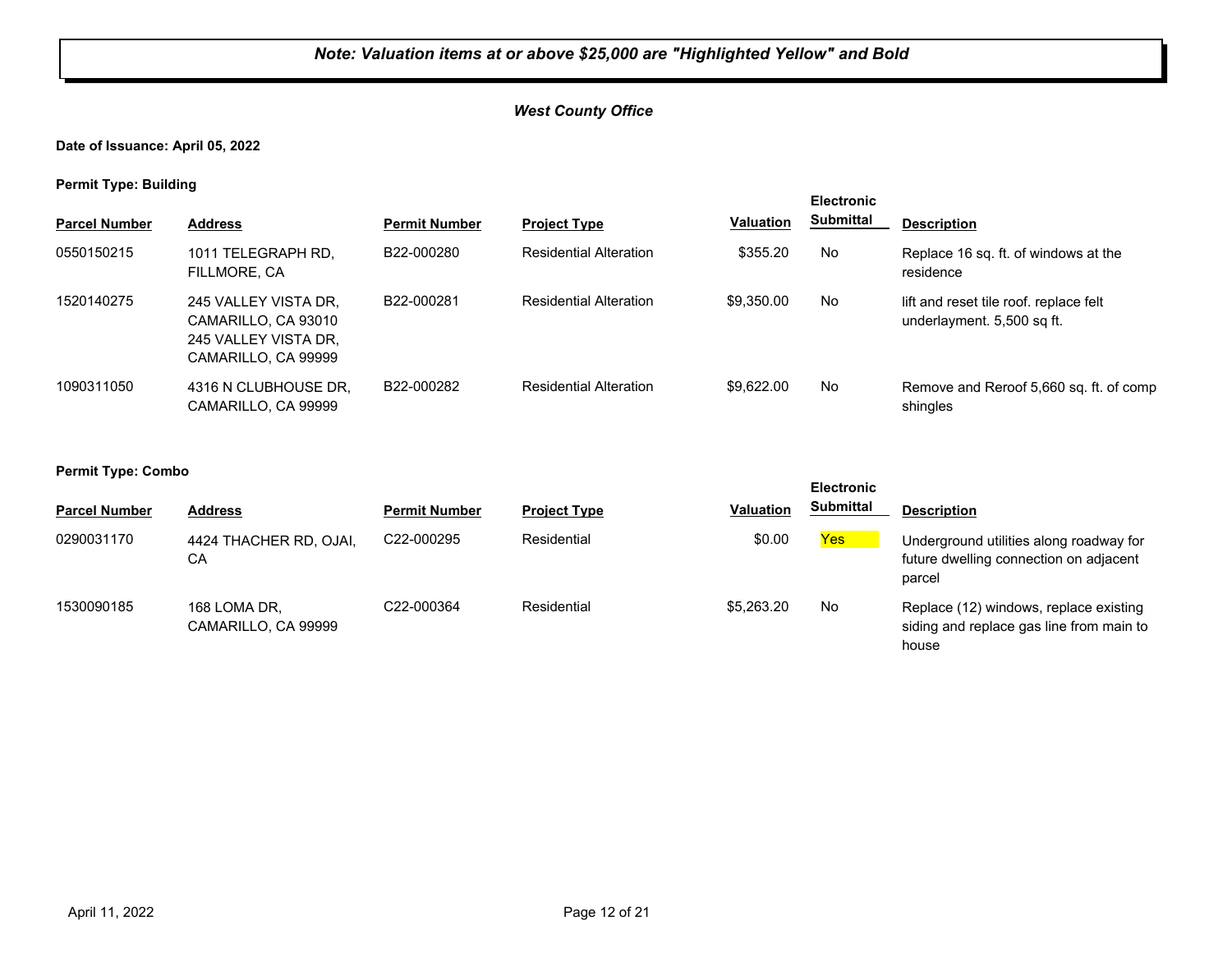## *West County Office*

**Date of Issuance: April 05, 2022**

**Permit Type: Electrical**

|                      |                                                                                |                      |                     |                  | <b>Electronic</b> |                                                                                 |
|----------------------|--------------------------------------------------------------------------------|----------------------|---------------------|------------------|-------------------|---------------------------------------------------------------------------------|
| <b>Parcel Number</b> | <b>Address</b>                                                                 | <b>Permit Number</b> | <b>Project Type</b> | <b>Valuation</b> | <b>Submittal</b>  | <b>Description</b>                                                              |
| 0170033170           | 460 EL CONEJO DR,<br>OJAI, CA 99999                                            | E22-000257           | Residential         | \$0.00           | Yes               | Installation of roof mounted PV system,<br>5.55 KW, 15 panels (micro inverters) |
| 1510120155           | 388 N LOOP DR.<br>CAMARILLO, CA 93010<br>388 N LOOP DR.<br>CAMARILLO, CA 99999 | E22-000258           | Residential         | \$0.00           | No.               | 200 Amp panel upgrade                                                           |

**Date of Issuance: April 06, 2022**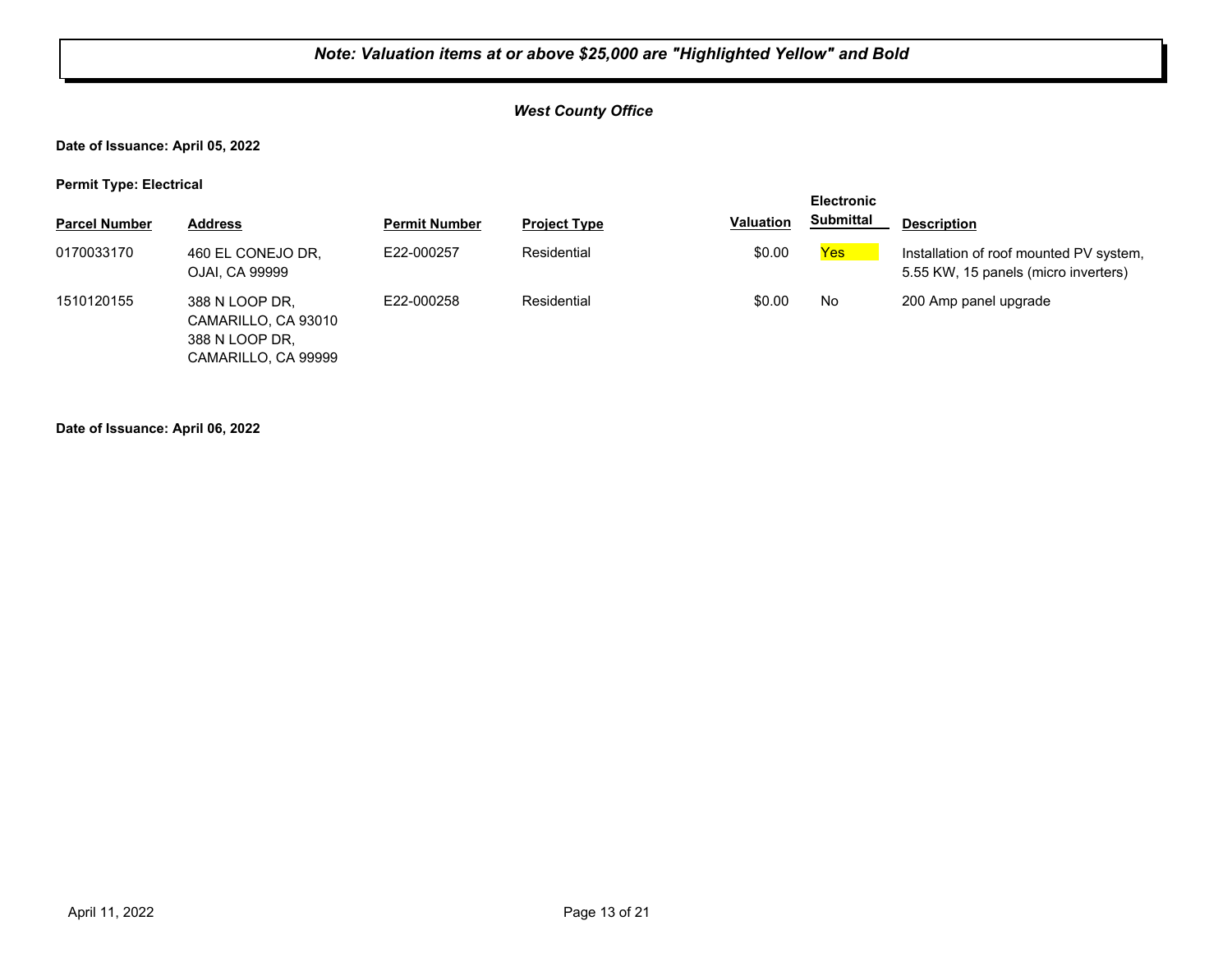## *West County Office*

**Date of Issuance: April 06, 2022**

**Permit Type: Building**

|                      |                                                                                                                |                      |                               |                  | <b>Electronic</b> |                                                                                                                        |
|----------------------|----------------------------------------------------------------------------------------------------------------|----------------------|-------------------------------|------------------|-------------------|------------------------------------------------------------------------------------------------------------------------|
| <b>Parcel Number</b> | <b>Address</b>                                                                                                 | <b>Permit Number</b> | <b>Project Type</b>           | <b>Valuation</b> | <b>Submittal</b>  | <b>Description</b>                                                                                                     |
| 0310113405           | 163 BURNHAM RD, OAK<br><b>VIEW. CA 93022</b>                                                                   | B22-000283           | <b>Residential Alteration</b> | \$5,780.00       | No                | Re-roof with comp shingles over the house<br>and attached garage.                                                      |
| 2060154260           | 808 OCEAN DR, OXNARD,<br>CA 99999                                                                              | B22-000284           | <b>Residential Alteration</b> | \$1,420.00       | No.               | Reroof 300SF flat roof and 500SF comp<br>shingles. (E) permitted rooftop AC unit will<br>be remounted.                 |
| 2320041270           | 4444 NAVALAIR RD.<br>OXNARD, CA 99999                                                                          | B22-000285           | Commercial                    | \$5,700.00       | No                | Reroof commercial office, remove partial<br>(3000 SF) of flat roof and install new built<br>up roof per<br>ICC $#2017$ |
| 2320041270           | 4444 NAVALAIR RD.<br>OXNARD, CA 99999                                                                          | B22-000286           | Commercial                    | \$1,650.00       | No                | Reroof warehouse, approximately 500 SF<br>of damaged metal roof, per ICC # ESR<br>1388                                 |
| 0400130275           | 4698 OJAI-SANTA PAULA<br>RD, SANTA PAULA, CA<br>93060<br>4698 OJAI-SANTA PAULA<br>RD, SANTA PAULA, CA<br>99999 | B22-000287           | <b>Residential Alteration</b> | \$3,400.00       | No                | Reroof 2,000SF comp shingles to existing<br>dwelling.                                                                  |
| 1520341085           | 251 ALVISO DR,<br>CAMARILLO, CA 99999                                                                          | B22-000292           | <b>Residential Alteration</b> | \$5.100.00       | No                | Reroof (partial) 1000 SF of tile, re-felt and<br>re-apply tile                                                         |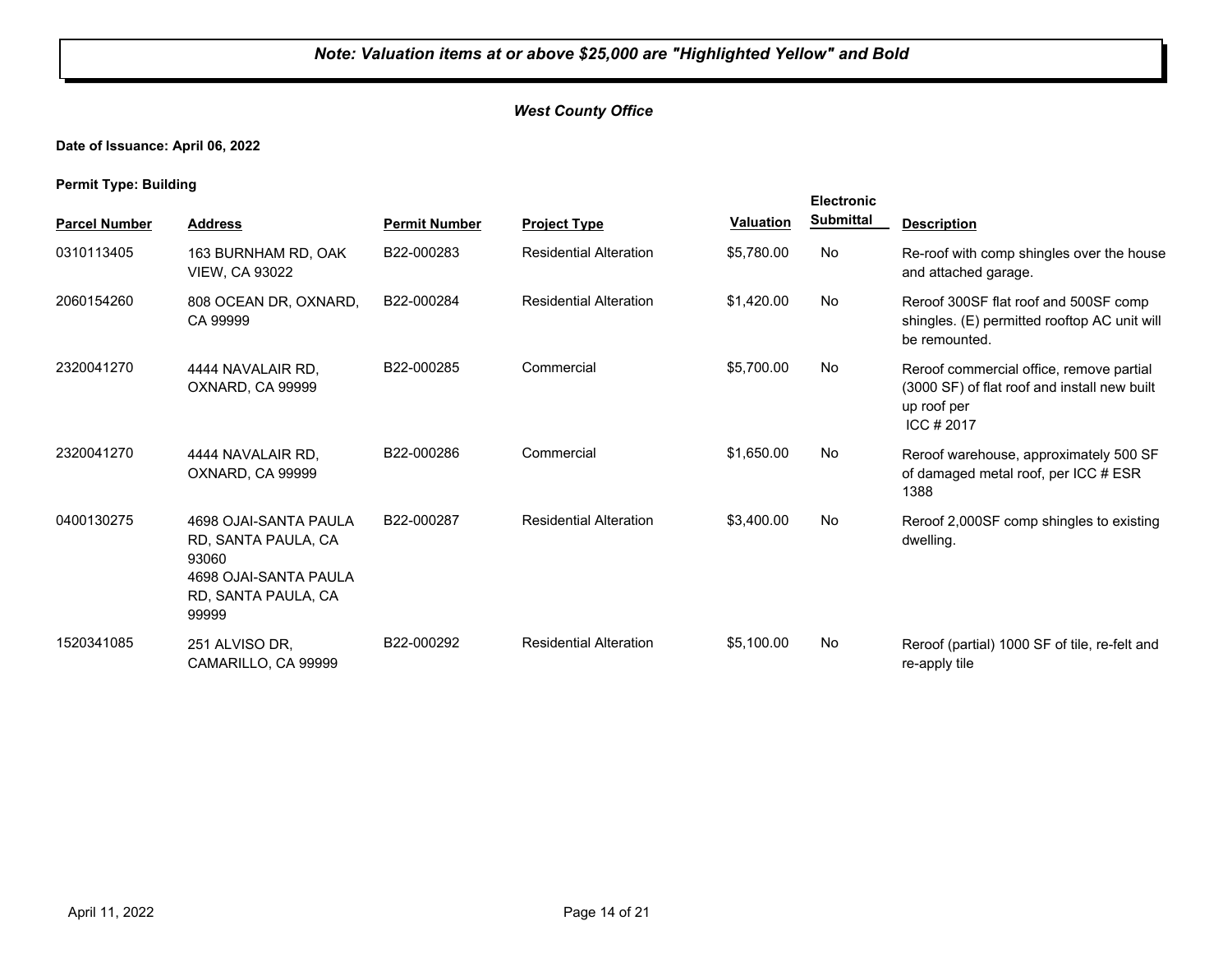## *West County Office*

**Date of Issuance: April 06, 2022**

| . .                  |                                         |                      |                     |                  | <b>Electronic</b> |                                                                                                                                                                                                                                                                                                                                   |
|----------------------|-----------------------------------------|----------------------|---------------------|------------------|-------------------|-----------------------------------------------------------------------------------------------------------------------------------------------------------------------------------------------------------------------------------------------------------------------------------------------------------------------------------|
| <b>Parcel Number</b> | <b>Address</b>                          | <b>Permit Number</b> | <b>Project Type</b> | <b>Valuation</b> | <b>Submittal</b>  | <b>Description</b>                                                                                                                                                                                                                                                                                                                |
| 2060165015           | 108 OJAI AV, OXNARD,<br>CA 93035        | C21-000311           | Residential         | \$25,357.20      | <b>Yes</b>        | 56 sq. ft. addition, 443 sq. ft. Remodel<br>existing residence, increase height of<br>ceiling to 8' height ceilings and 370 sq.<br>new roofing material Addition of a<br>bathroom within same space on 2nd floor,<br>relocate closet and doors at bedroom on<br>1st floor, remodel existing kitchen.<br>Relocate existing stairs. |
| 1280060215           | 1895 LIRIO AV,<br>VENTURA, CA 93004     | C21-001037           | Commercial          | \$4,797.00       | <b>Yes</b>        | Installation of 13 CNG time-fill fueling<br>posts to the existing CNG system. No<br>changes to electrical system is proposed<br>under the scope of work.                                                                                                                                                                          |
| 1530051195           | 377 PARADISE CR.<br>CAMARILLO, CA 99999 | C22-000310           | Residential         | \$0.00           | No                | Installation of ductless mini split system                                                                                                                                                                                                                                                                                        |
| 0170142270           | 124 S ENCINAL AV, OJAI,<br>CA 93023     | C22-000367           | Residential         | \$8,972.30       | No                | remove and replace fireplace with<br>refabricated fireplace box, re-stucco 1,100<br>sf, install (1) new sky light                                                                                                                                                                                                                 |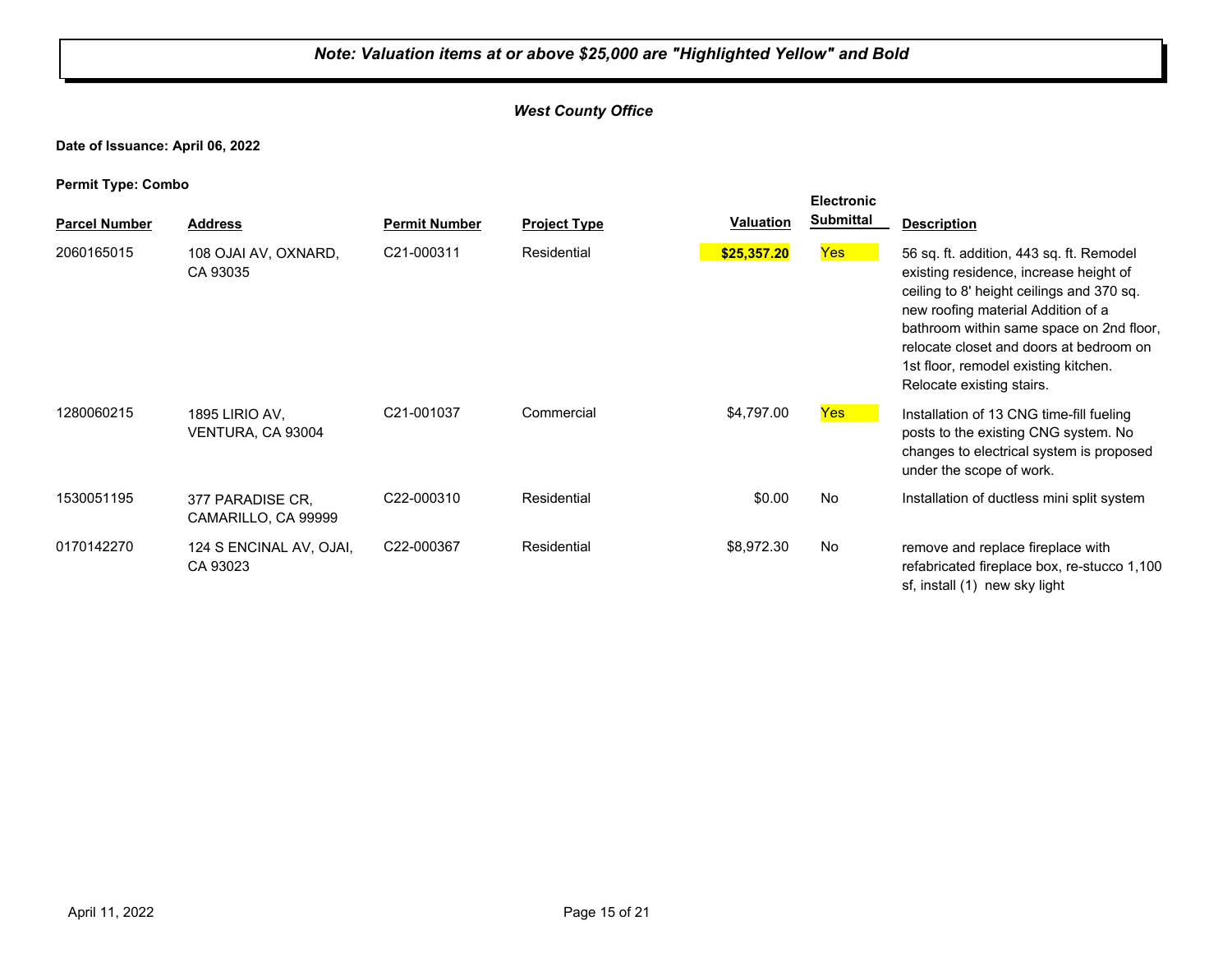## *West County Office*

#### **Date of Issuance: April 06, 2022**

**Permit Type: Electrical**

| . .<br><b>Parcel Number</b> | <b>Address</b>                                                                                          | <b>Permit Number</b> | <b>Project Type</b> | Valuation | <b>Electronic</b><br><b>Submittal</b> | <b>Description</b>                                    |
|-----------------------------|---------------------------------------------------------------------------------------------------------|----------------------|---------------------|-----------|---------------------------------------|-------------------------------------------------------|
| 0170250200                  | 569 TICO RD, OJAI, CA<br>93023<br>569 TICO RD, OJAI, CA<br>99999                                        | E22-000261           | Residential         | \$0.00    | Yes                                   | Install roof mounted solar PV. 10.65 kW.<br>30 panels |
| 0100080390                  | 3416 MARICOPA HY,<br>OJAI, CA 93023<br>3416 MARICOPA HY,<br>OJAI, CA 99999                              | E22-000262           | Residential         | \$0.00    | No                                    | Install roof-mounted PV system. 5.920<br>kW.          |
| 1090181035                  | 928 CALLE LOS<br>ACEITUNOS,<br>CAMARILLO, CA 93010<br>928 CALLE LOS<br>ACEITNOS, CAMARILLO,<br>CA 99999 | E22-000263           | Residential         | \$0.00    | No                                    | 200 AMP Panel replacement                             |
| 1580034065                  | 1343 E LAS POSAS RD,<br>CAMARILLO, CA 93010<br>1343 E LAS POSAS RD,<br>CAMARILLO, CA 99999              | E22-000264           | Residential         | \$0.00    | Yes                                   | Main panel upgrade. 200 AMP                           |

#### **Permit Type: Mechanical**

|                      |                                    |                      | <b>Electronic</b>   |                  |           |                                                  |
|----------------------|------------------------------------|----------------------|---------------------|------------------|-----------|--------------------------------------------------|
| <b>Parcel Number</b> | Address                            | <b>Permit Number</b> | <b>Project Type</b> | <b>Valuation</b> | Submittal | <b>Description</b>                               |
| 0330090115           | 1738 ORCHARD DR, OJAI,<br>CA 99999 | M22-000085           | Residential         | \$0.00           | No        | Replace heat pump and fan coil, same<br>location |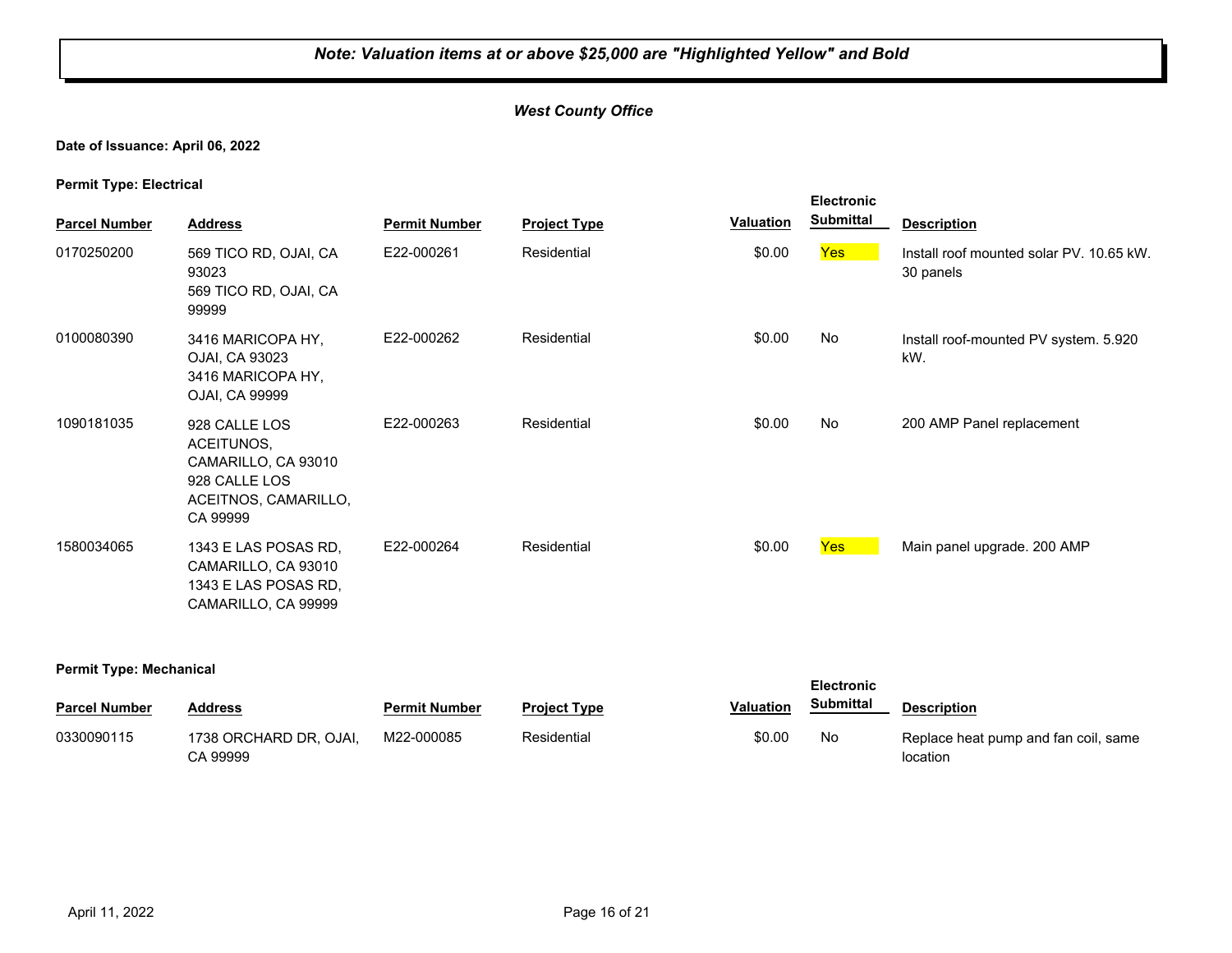## *West County Office*

**Date of Issuance: April 06, 2022**

**Permit Type: Plumbing**

| .                    | -                                               |                      |                     |                  | <b>Electronic</b> |                                                       |
|----------------------|-------------------------------------------------|----------------------|---------------------|------------------|-------------------|-------------------------------------------------------|
| <b>Parcel Number</b> | <b>Address</b>                                  | <b>Permit Number</b> | <b>Project Type</b> | <b>Valuation</b> | <b>Submittal</b>  | <b>Description</b>                                    |
| 0370011055           | 11075 SULPHUR<br>MOUNTAIN RD, OJAI, CA<br>99999 | P22-000086           | Residential         | \$0.00           | No                | Install tankless water heater in the same<br>location |
| 0900132065           | 1235 CLAVEL AV,<br>VENTURA, CA 93001            | P22-000089           | Residential         | \$0.00           | No                | clean out repair                                      |

#### **Date of Issuance: April 07, 2022**

| <b>Parcel Number</b> | <b>Address</b>                       | <b>Permit Number</b>    | <b>Project Type</b> | <b>Valuation</b> | <b>Electronic</b><br><b>Submittal</b> | <b>Description</b>                                                                                                                                                                                                       |
|----------------------|--------------------------------------|-------------------------|---------------------|------------------|---------------------------------------|--------------------------------------------------------------------------------------------------------------------------------------------------------------------------------------------------------------------------|
| 1520150095           | 55 ENCINO AV.<br>CAMARILLO, CA 93010 | C <sub>19</sub> -001076 | <b>NSFR</b>         | \$957,326.10     | Yes                                   | Construction of a 5,751 sq. ft. single<br>family residence with an attached 1,374<br>sq. ft. garage. This project also includes<br>1,833 sq. ft. of covered patio and porch<br>area, 3 fireplaces, wine closet and sauna |
| 1520150095           | 55 ENCINO AV.<br>CAMARILLO, CA 93010 | C <sub>19</sub> -001330 | Residential         | \$23,633.40      | No                                    | Construction of a detached 1,078 sq. ft.<br>covered barbeque area with 42 sq. ft half<br>bath                                                                                                                            |
| 1520150095           | 55 ENCINO AV.<br>CAMARILLO, CA 93010 | C19-001331              | Residential         | \$30,960.00      | No                                    | Construction of a 900 sq. ft. detached<br>motorhome garage                                                                                                                                                               |
| 0600075130           | 6842 ZELZAH AV,<br>VENTURA, CA 93001 | C <sub>21</sub> -001129 | Residential         | \$24,690.00      | Yes                                   | Demolish portion (400 SF) of existing<br>garage and build 395 SF garage with roof<br>top deck and access stairs                                                                                                          |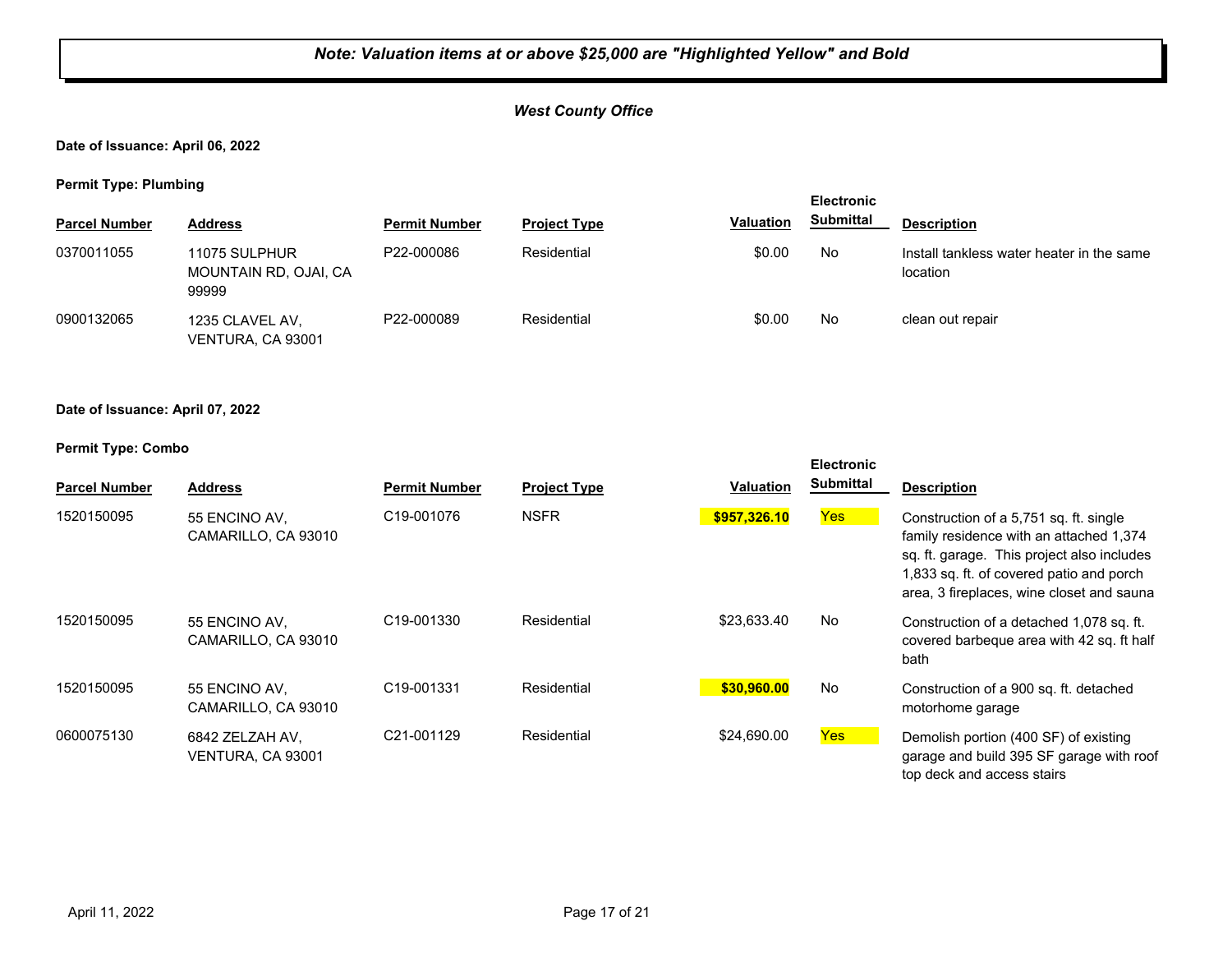## *West County Office*

**Date of Issuance: April 07, 2022**

**Permit Type: Electrical**

|                      |                                                    |                      | <b>Electronic</b>   |                  |                  |                                                         |
|----------------------|----------------------------------------------------|----------------------|---------------------|------------------|------------------|---------------------------------------------------------|
| <b>Parcel Number</b> | <b>Address</b>                                     | <b>Permit Number</b> | <b>Project Type</b> | <b>Valuation</b> | <b>Submittal</b> | <b>Description</b>                                      |
| 0040066260           | 17498 LOCKWOOD<br>VALLEY RD.<br>LOCKWOOD, CA 99999 | E22-000274           | Residential         | \$0.00           | No               | Photovoltaic Roof mounted solar 10kw<br>total 25 panels |

#### **Permit Type: Plumbing**

| . .                  |                                          |                      |                     |                  | <b>Electronic</b> |                                                                                      |
|----------------------|------------------------------------------|----------------------|---------------------|------------------|-------------------|--------------------------------------------------------------------------------------|
| <b>Parcel Number</b> | <b>Address</b>                           | <b>Permit Number</b> | <b>Project Type</b> | <b>Valuation</b> | <b>Submittal</b>  | <b>Description</b>                                                                   |
| 1090221045           | 1659 RAMONA DR.<br>CAMARILLO, CA 99999   | P22-000084           | Residential         | \$0.00           | No                | Septic tank abandonment and connect to<br>city sewer                                 |
| 0330391015           | 2035 VALLEY MEADOW<br>DR, OJAI, CA 99999 | P22-000094           | Residential         | \$0.00           | No                | Replace approximately 30LF of 4" sewer<br>line to connect to existing sewer lateral. |

#### **Date of Issuance: April 08, 2022**

#### **Permit Type: Building**

|                      |                                        |                      |                               |                  | <b>Electronic</b> |                                                     |  |
|----------------------|----------------------------------------|----------------------|-------------------------------|------------------|-------------------|-----------------------------------------------------|--|
| <b>Parcel Number</b> | <b>Address</b>                         | <b>Permit Number</b> | <b>Project Type</b>           | <b>Valuation</b> | <b>Submittal</b>  | <b>Description</b>                                  |  |
| 0320172105           | 105 W CROWN ST, OJAI,<br>CA 99999      | B22-000296           | <b>Residential Alteration</b> | \$4,250,00       | No                | Remove and Reroof 2,500 sq. ft. of comp<br>shingles |  |
| 0170151050           | 138 S PADRE JUAN AV,<br>OJAI, CA 99999 | B22-000297           | <b>Residential Alteration</b> | \$4.420.00       | No                | Remove and reroof 2,600 sq. ft. comp<br>shingles    |  |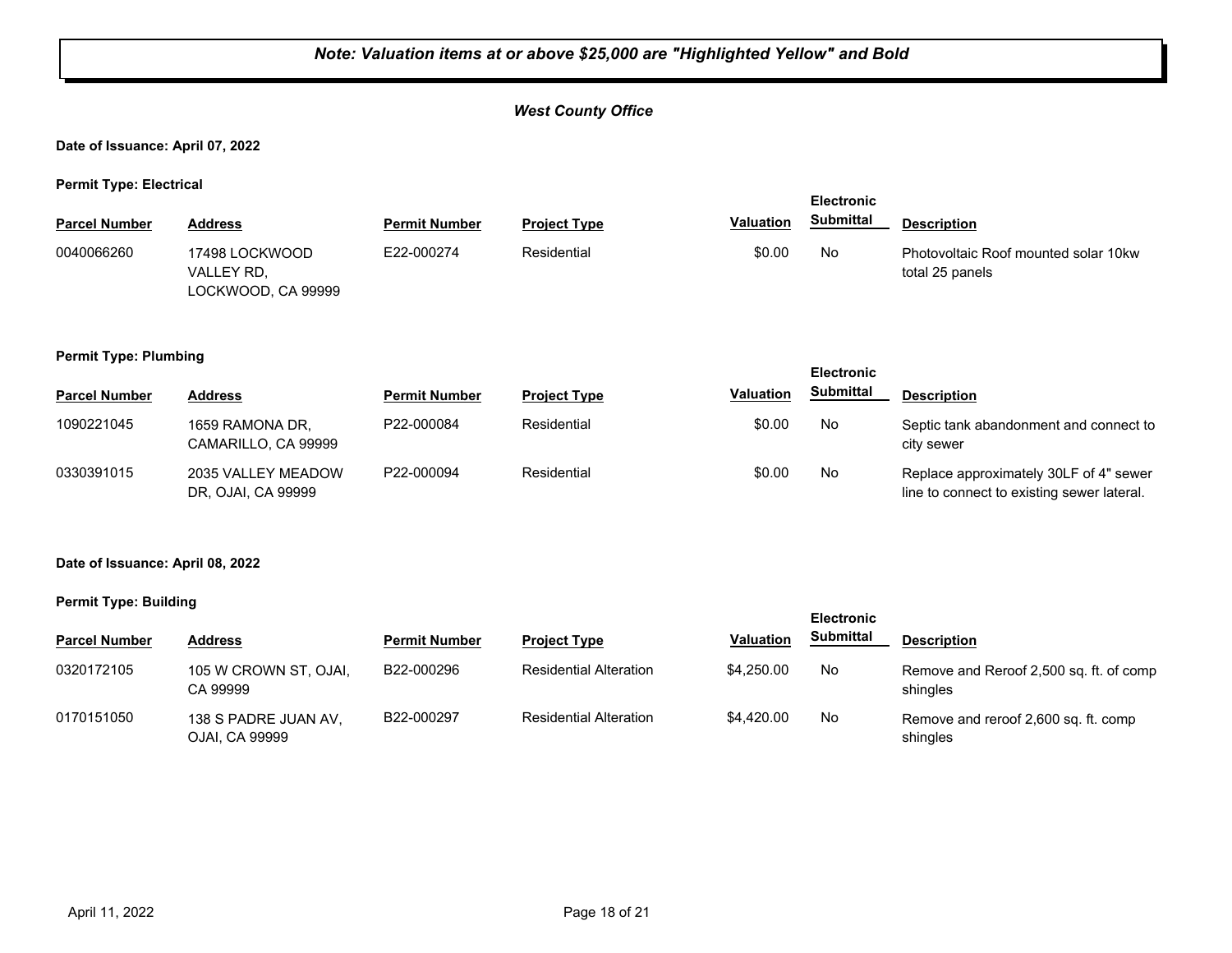## *West County Office*

#### **Date of Issuance: April 08, 2022**

**Permit Type: Combo**

|                      |                                                                              |                      |                     |                  | <b>Electronic</b> |                                                                                                                                                                                                                                                                   |
|----------------------|------------------------------------------------------------------------------|----------------------|---------------------|------------------|-------------------|-------------------------------------------------------------------------------------------------------------------------------------------------------------------------------------------------------------------------------------------------------------------|
| <b>Parcel Number</b> | <b>Address</b>                                                               | <b>Permit Number</b> | <b>Project Type</b> | <b>Valuation</b> | <b>Submittal</b>  | <b>Description</b>                                                                                                                                                                                                                                                |
| 0900094080           | 11152 ASTER ST,<br>VENTURA, CA 93004<br>11154 ASTER ST.<br>VENTURA, CA 93004 | C21-000217           | <b>NSFR</b>         | \$407,416.40     | Yes               | Construction of a new 2,017SF single<br>family dwelling with a second story 747SF<br>ADU. Construction to include a 200SF<br>attached garage, 190SF attached carport,<br>50SF front patio cover, attached 25SF<br>laundry room and attached 25SF storage<br>room. |

#### **Permit Type: Electrical**

|                      |                                                   |                      |                     |                  | <b>Electronic</b> |                                                                 |
|----------------------|---------------------------------------------------|----------------------|---------------------|------------------|-------------------|-----------------------------------------------------------------|
| <b>Parcel Number</b> | <b>Address</b>                                    | <b>Permit Number</b> | <b>Project Type</b> | <b>Valuation</b> | <b>Submittal</b>  | <b>Description</b>                                              |
| 1440110225           | 3420 N ROSE "AG" AV,<br>OXNARD, CA 99999          | E22-000276           | AG                  | \$0.00           | No                | Service upgrade 277/480 volt to 250 AMP<br>from 100 AMP 3 phase |
| 1100430085           | 7950 BALCOM CANYON<br>"AG" RD, SANTA PAULA,<br>СA | E22-000277           | AG                  | \$0.00           | No                | Repair damaged 200 amp 120/240 volt 3<br>phase electric panel   |

#### **Permit Type: Plumbing**

| <b>Parcel Number</b> | Address                             | <b>Permit Number</b> | <b>Project Type</b> | <b>Valuation</b> | Submittal | <b>Description</b>                                                                                                                             |
|----------------------|-------------------------------------|----------------------|---------------------|------------------|-----------|------------------------------------------------------------------------------------------------------------------------------------------------|
| 0190070050           | 602 DEL NORTE RD.<br>OJAI, CA 99999 | P22-000093           | Residential         | \$0.00           | No        | Replace waste lines within residence &<br>connect to (e) septic Upgrade gas line<br>from meter to 2" and all gas lines in house<br>up to 1.5". |

**Electronic**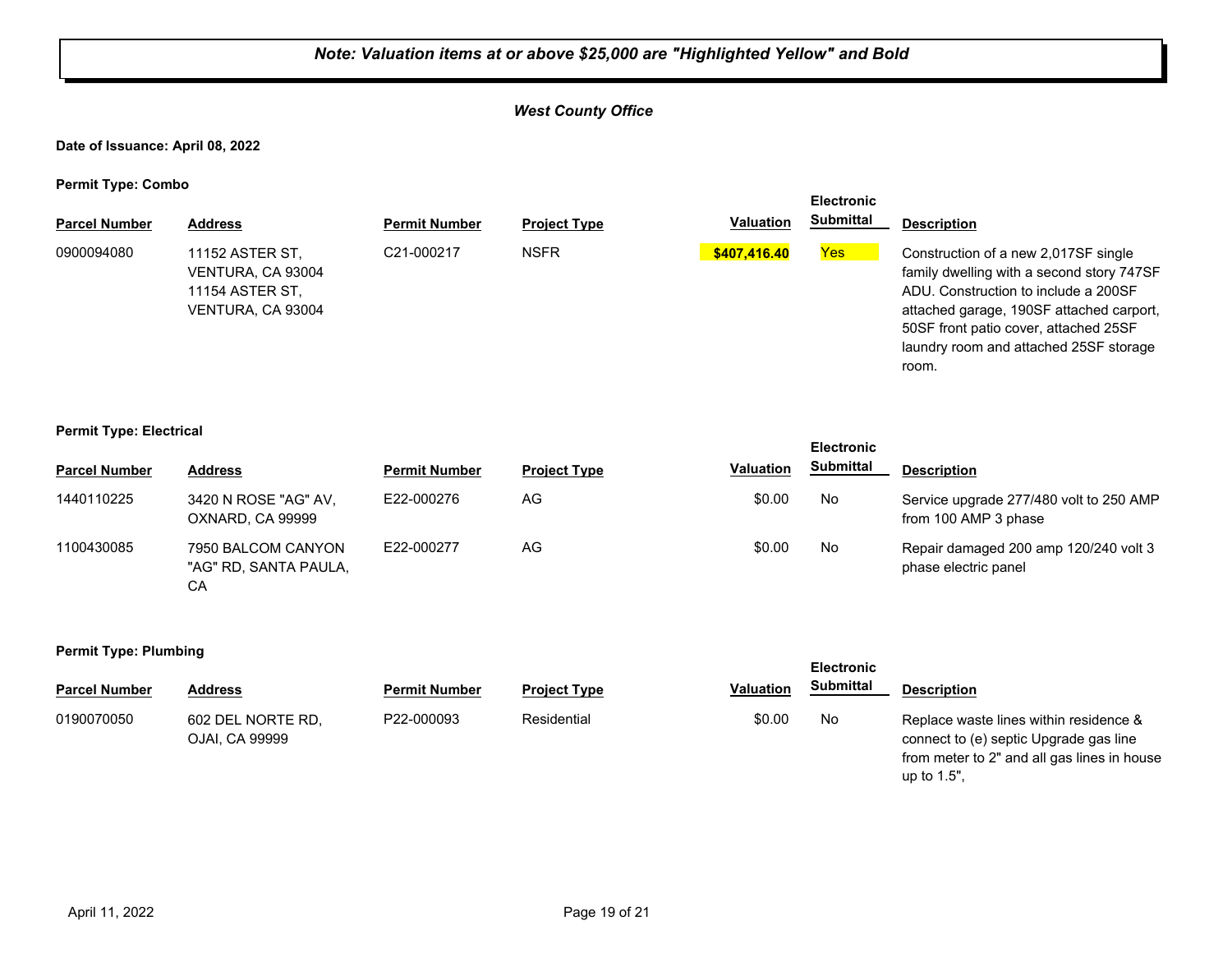**West County Office Valuation Subtotal: \$1,648,600.00**

**Total Unincorporated Weekly Valuation: \$1,891,753.45**